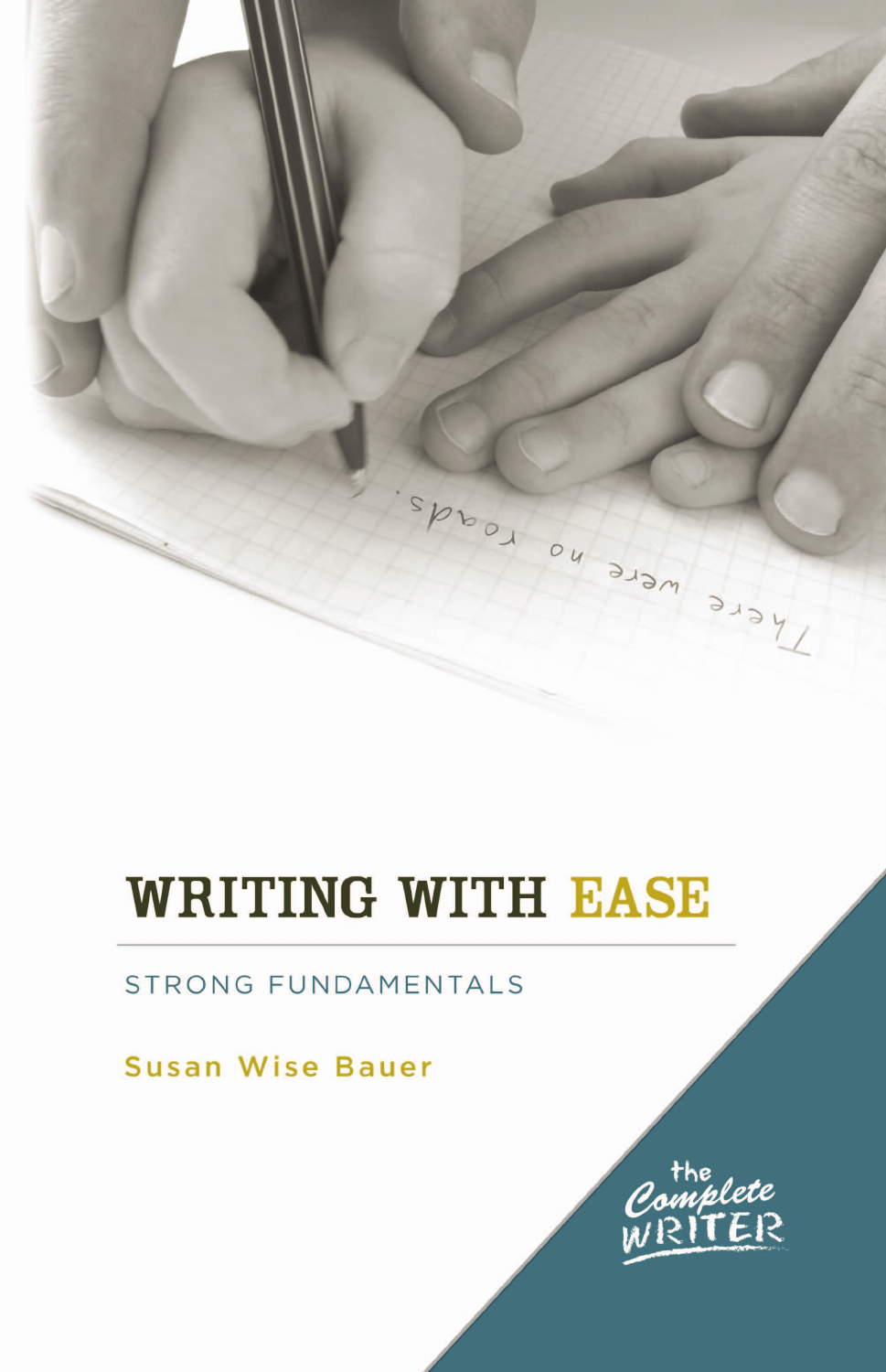### **Year One Mastery Evaluation, Week 36**

year one - week 36 **year one – week 36**

This week's assignments are designed to evaluate the student's mastery of the Year One skills. Before moving to Year Two, the student should be able to copy a ten-word sentence without error, accurately answer questions about a passage approximately four to five paragraphs in length, and answer the question "What is one thing you remember about the passage?" with a complete sentence. Feel free to give some help, but if the student is frustrated by any of these assignments, spend some additional time working on copywork or narration before moving on to Year Two.

### **DAY ONE:** Copywork

Copy out the following sentences on first-grade lined paper, in neat print handwriting. Ask the student to copy them out in her own handwriting below your model. Remind the student that her copy should look exactly like the model, but do not give other specific suggestions.

The rain is falling all around, It falls on field and tree, It rains on the umbrellas here, And on the ships at sea.

> —From *A Child's Garden of Verses*  by Robert Louis Stevenson

If the student misspells more than one word and does not reproduce the punctuation and capitalization properly, spend a few more weeks on copywork before moving on to Year Two.

#### **DAY TWO:** Narration Exercise

Tell the student that this excerpt is from the beginning of *The Wonderful Wizard of Oz*, by L. Frank Baum. In this story, a little girl named Dorothy is picked up by a cyclone (a tornado) and taken to a magical country called Oz. Toto is Dorothy's little dog.

The student may need to be prompted for the answer to one of the questions that follow, but if she doesn't know the answers to two or three of the questions, she should practice listening on more passages of this length before going on to Year Two.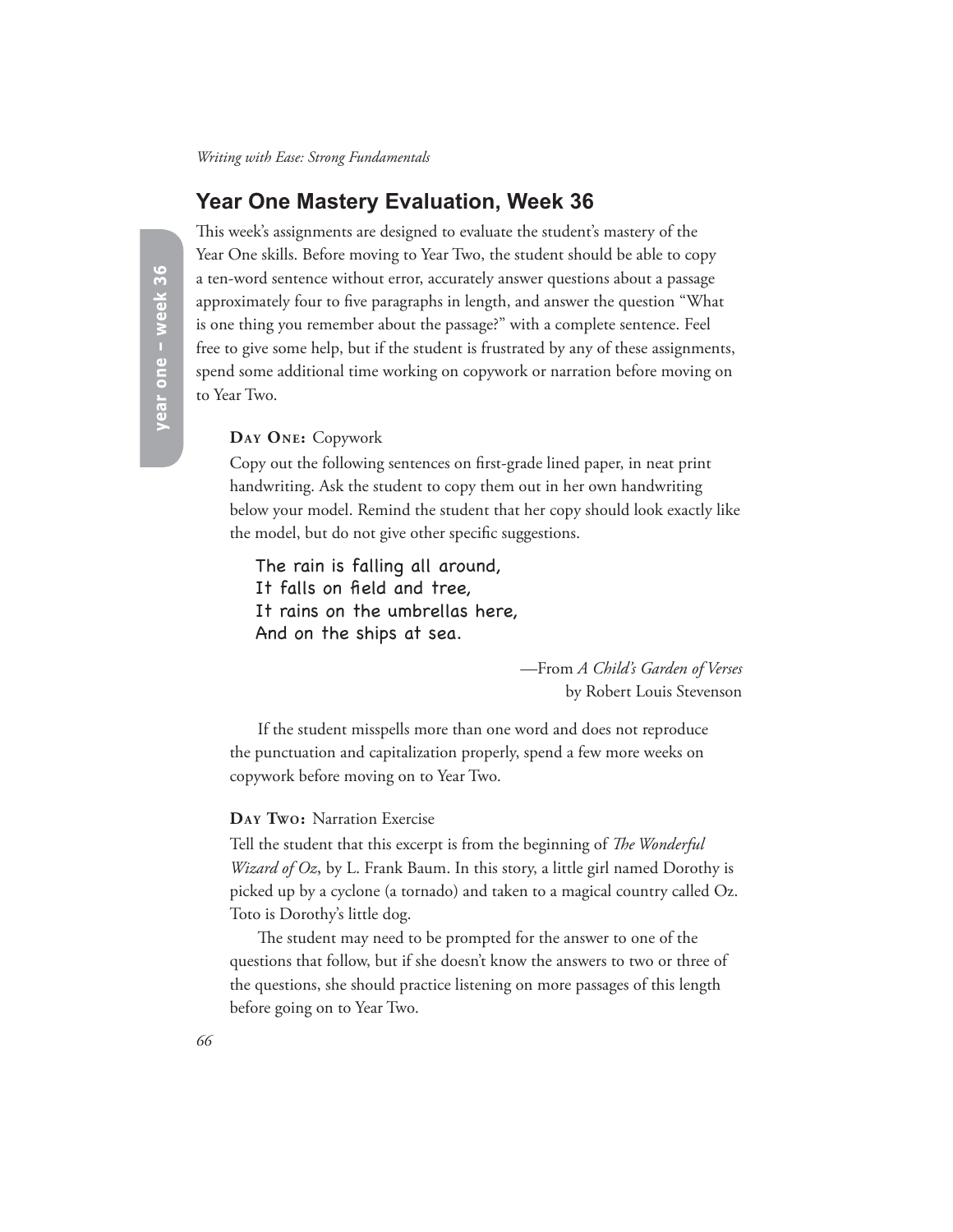### *Year One*

You may need to remind the student to answer in complete sentences, but you should not have to form the complete sentences for her. If so, she needs additional practice before going on to Year Two.

From the far north they heard a low wail of the wind, and Uncle Henry and Dorothy could see where the long grass bowed in waves before the coming storm. There now came a sharp whistling in the air from the south, and as they turned their eyes that way they saw ripples in the grass coming from that direction also.

Suddenly Uncle Henry stood up.

"There's a cyclone coming, Em," he called to his wife. "I'll go look after the stock." Then he ran toward the sheds where the cows and horses were kept.

Aunt Em dropped her work and came to the door. One glance told her of the danger close at hand.

"Quick, Dorothy!" she screamed. "Run for the cellar!" Toto jumped out of Dorothy's arms and hid under the bed, and the girl started to get him. Aunt Em, badly frightened, threw open the trap door in the floor and climbed down the ladder into the small, dark hole. Dorothy caught Toto at last and started to follow her aunt. When she was halfway across the room there came a great shriek from the wind, and the house shook so hard that she lost her footing and sat down suddenly upon the floor.

Then a strange thing happened.

The house whirled around two or three times and rose slowly through the air. Dorothy felt as if she were going up in a balloon.

The north and south winds met where the house stood, and made it the exact center of the cyclone. In the middle of a cyclone the air is generally still, but the great pressure of the wind on every side of the house raised it up higher and higher, until it was at the very top of the cyclone; and there it remained and was carried miles and miles away as easily as you could carry a feather.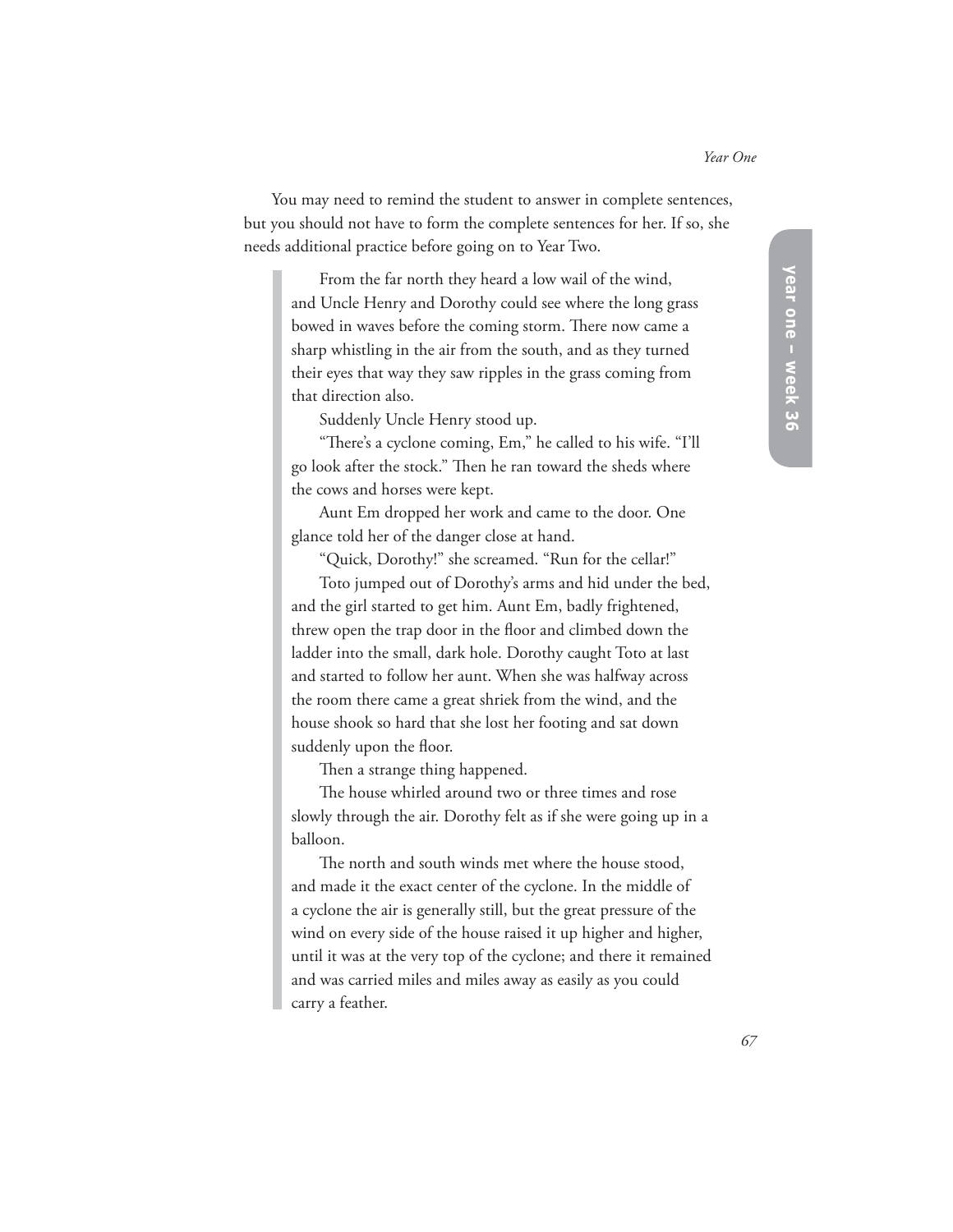—From *The Wonderful Wizard of Oz*  by L. Frank Baum

Ask the following questions:

**Instructor:** What are the names of Dorothy's uncle and aunt?

*Student: They are named Uncle Henry and Aunt Em.*

**Instructor:** Dorothy and Uncle Henry saw and heard three things that warned them of the coming cyclone. Can you remember one of them?

*Student: They heard the wind wail OR They saw ripples in the grass OR They heard whistling in the air.*

**Instructor:** Where did Uncle Henry go, after he warned Aunt Em about the cyclone?

*Student: He ran to the sheds where the cows and horses were.*

**Instructor:** Where did Toto go? *Student: Toto hid under the bed.*

**Instructor:** Where did Aunt Em go? *Student: She went through the trap door in the floor.*

**Instructor:** What happened to Dorothy and the house? *Student: They were carried up into the cyclone.*

Ask, "What is one thing you remember about the passage?" Remember to help the student answer in a complete sentence. Write the student's answer down on first-grade lined paper as she watches.

#### **DAY THREE:** Copywork

Copy out the following sentences on first-grade lined paper, in neat print handwriting, for the student to copy. Remind the student that the copied sentences should look exactly like the original, but do not give any other specific reminders.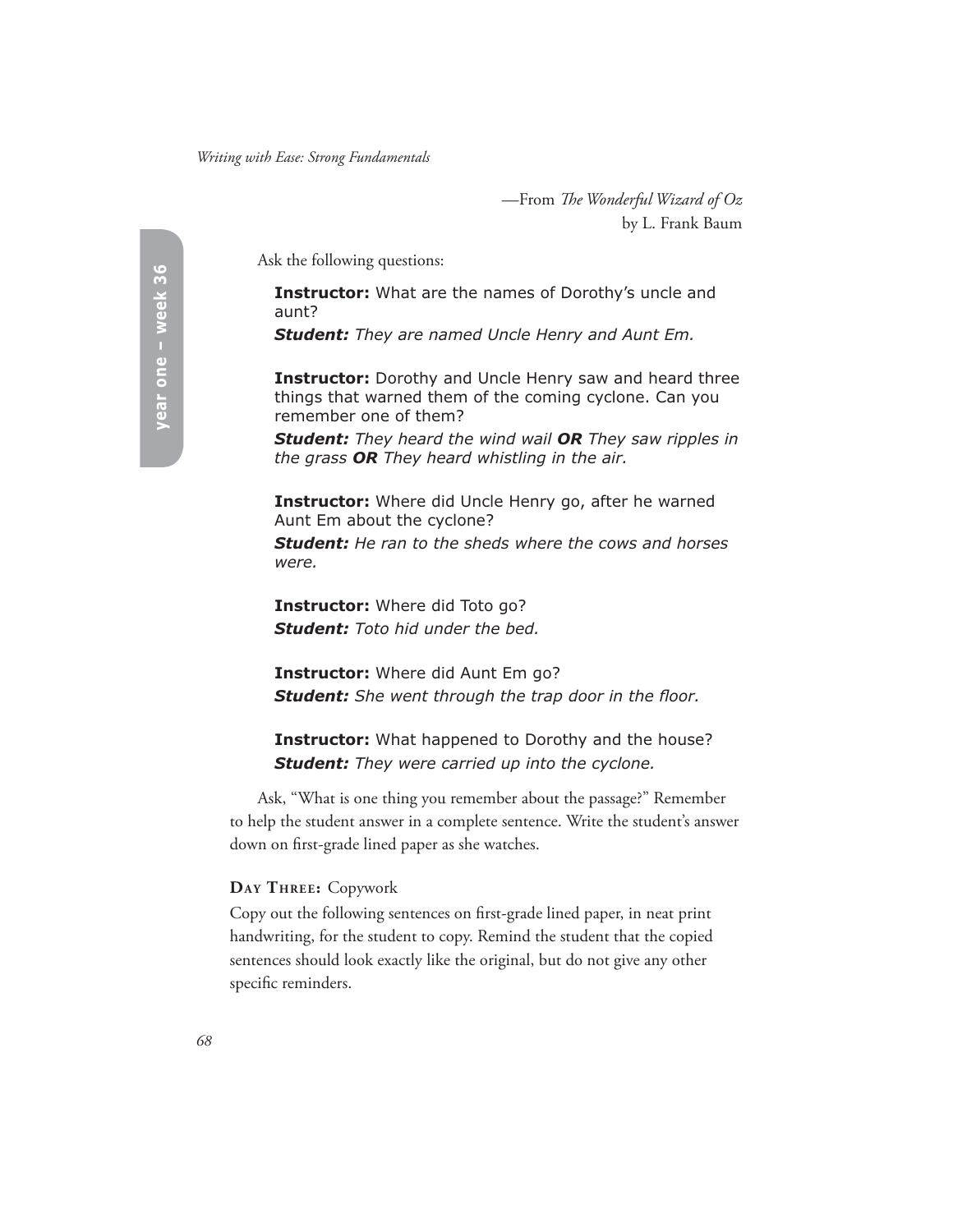### L. Frank Baum wrote stories about a little girl who lived in Kansas. Her name was Dorothy, and she went to the land of Oz.

If the student misspells more than one word and does not reproduce the punctuation and capitalization properly, spend a few more weeks on copywork before moving on to Year Two.

### **DAY FOUR:** Narration Exercise and Copywork

Tell the student that, after Dorothy landed in the land of Oz, she found herself in the land of the Munchkins, peaceful farmers who wore blue. She left the Munchkins to go to the city of Oz, because she thought that the wizard who lived there might be able to help her get back to Kansas.

The student may need to be prompted for the answer to one of the questions that follow, but if she doesn't know the answers to two or three of the questions, she should practice listening on more passages of this length before going on to Year Two.

You may need to remind the student to answer in complete sentences, but you should not have to form the complete sentences for her. If so, she needs additional practice before going on to Year Two.

She bade her friends good-bye, and again started along the road of yellow brick. When she had gone several miles she thought she would stop to rest, and so climbed to the top of the fence beside the road and sat down. There was a great cornfield beyond the fence, and not far away she saw a Scarecrow, placed high on a pole to keep the birds from the ripe corn.

Dorothy leaned her chin upon her hand and gazed thoughtfully at the Scarecrow. Its head was a small sack stuffed with straw, with eyes, nose, and mouth painted on it to represent a face.

An old, pointed blue hat, that had belonged to some Munchkin, was perched on his head, and the rest of the figure was a blue suit of clothes, worn and faded, which had also been stuffed with straw. On the feet were some old boots with blue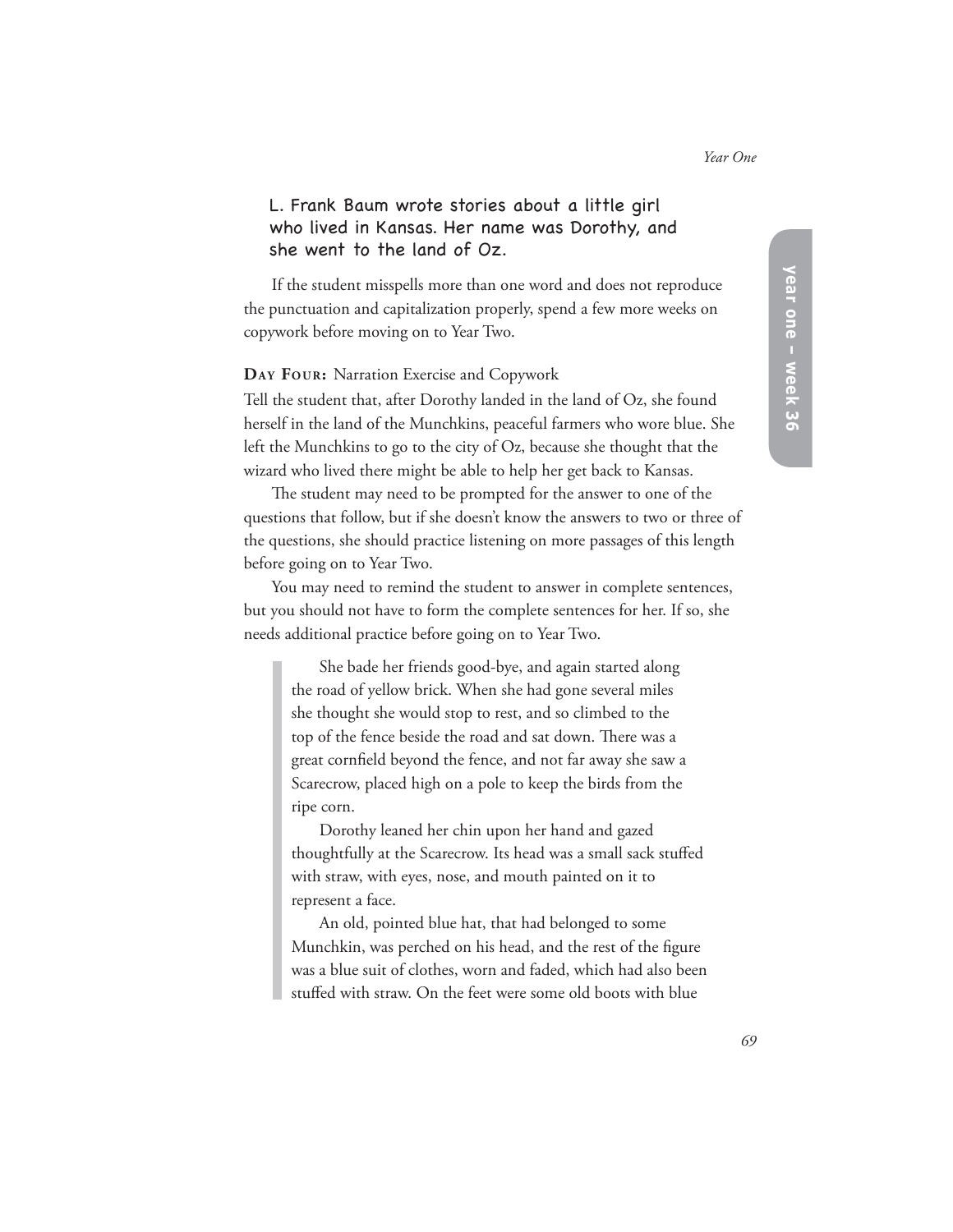tops, such as every man wore in this country, and the figure was raised above the stalks of corn by means of the pole stuck up its back.

While Dorothy was looking earnestly into the queer, painted face of the Scarecrow, she was surprised to see one of the eyes slowly wink at her. She thought she must have been mistaken at first, for none of the scarecrows in Kansas ever wink; but presently the figure nodded its head to her in a friendly way. Then she climbed down from the fence and walked up to it, while Toto ran around the pole and barked.

"Good day," said the Scarecrow, in a rather husky voice. "Did you speak?" asked the girl, in wonder.

"Certainly," answered the Scarecrow. "How do you do?"

"I'm pretty well, thank you," replied Dorothy politely. "How do you do?"

"I'm not feeling well," said the Scarecrow, with a smile, "for it is very tedious being perched up here night and day to scare

> —From *The Wonderful Wizard of Oz*  by L. Frank Baum

Ask the following questions:

away crows."

**Instructor:** What kind of road did Dorothy follow? *Student: She followed a road of yellow brick.*

**Instructor:** What did she see when she sat on the fence beside the road? *Student: She saw a Scarecrow.*

**Instructor:** Why was the Scarecrow in the field? *Student: He was there to scare the crows away from the crops.*

**Instructor:** What color was the Scarecrow wearing? *Student: He was wearing blue.*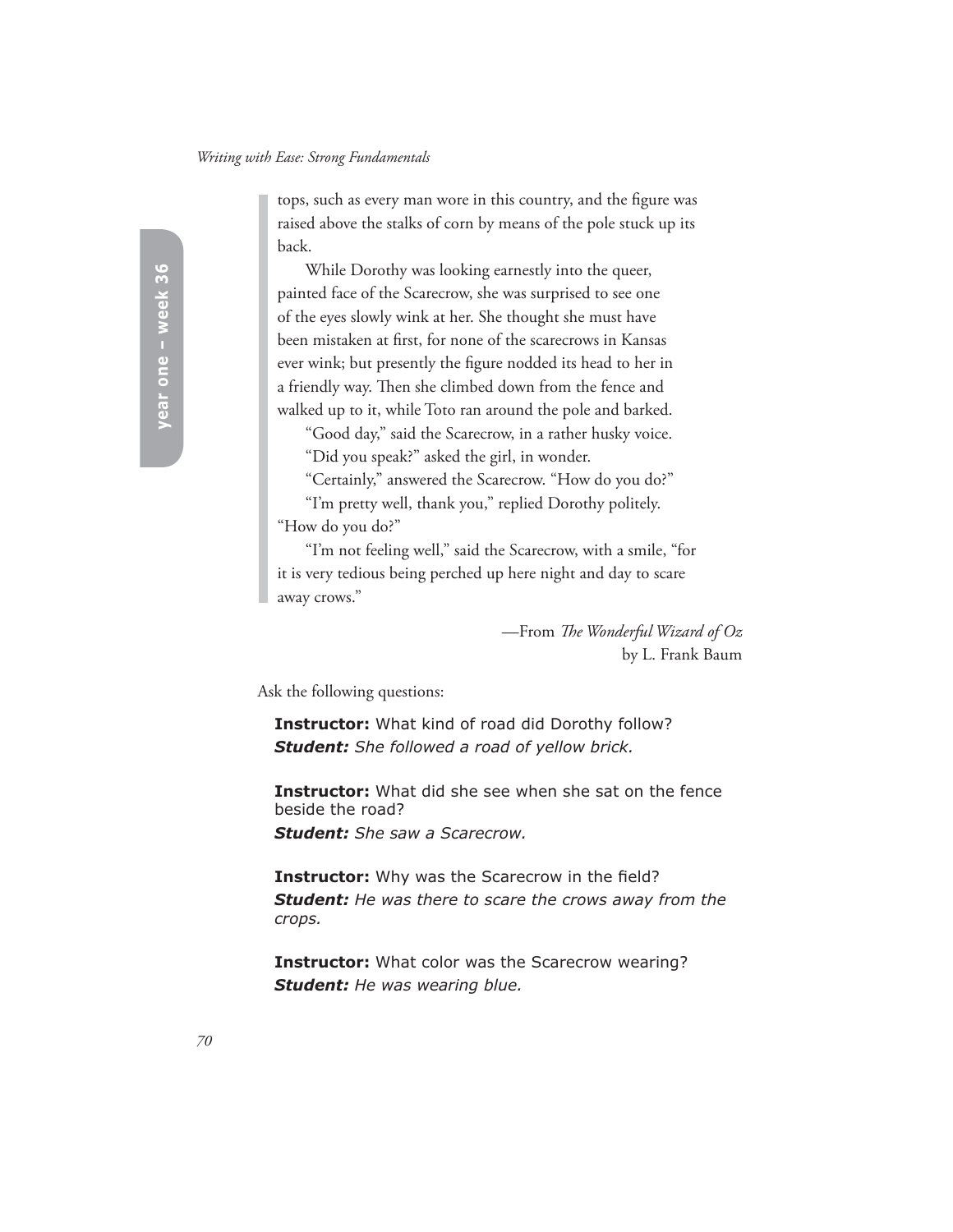*Year One*

**Instructor:** How did Dorothy know that the Scarecrow was alive? *Student: He winked at her.*

**Instructor:** Was the Scarecrow content to be on his pole? *Student: No; he was bored with scaring crows.*

Ask, "What is one thing you remember about the passage?" Remember to help the student answer in a complete sentence. Write the student's answer down on first-grade lined paper as she watches.

Place this written answer in front of the student. Ask her to copy the sentence in pencil on the line below the model.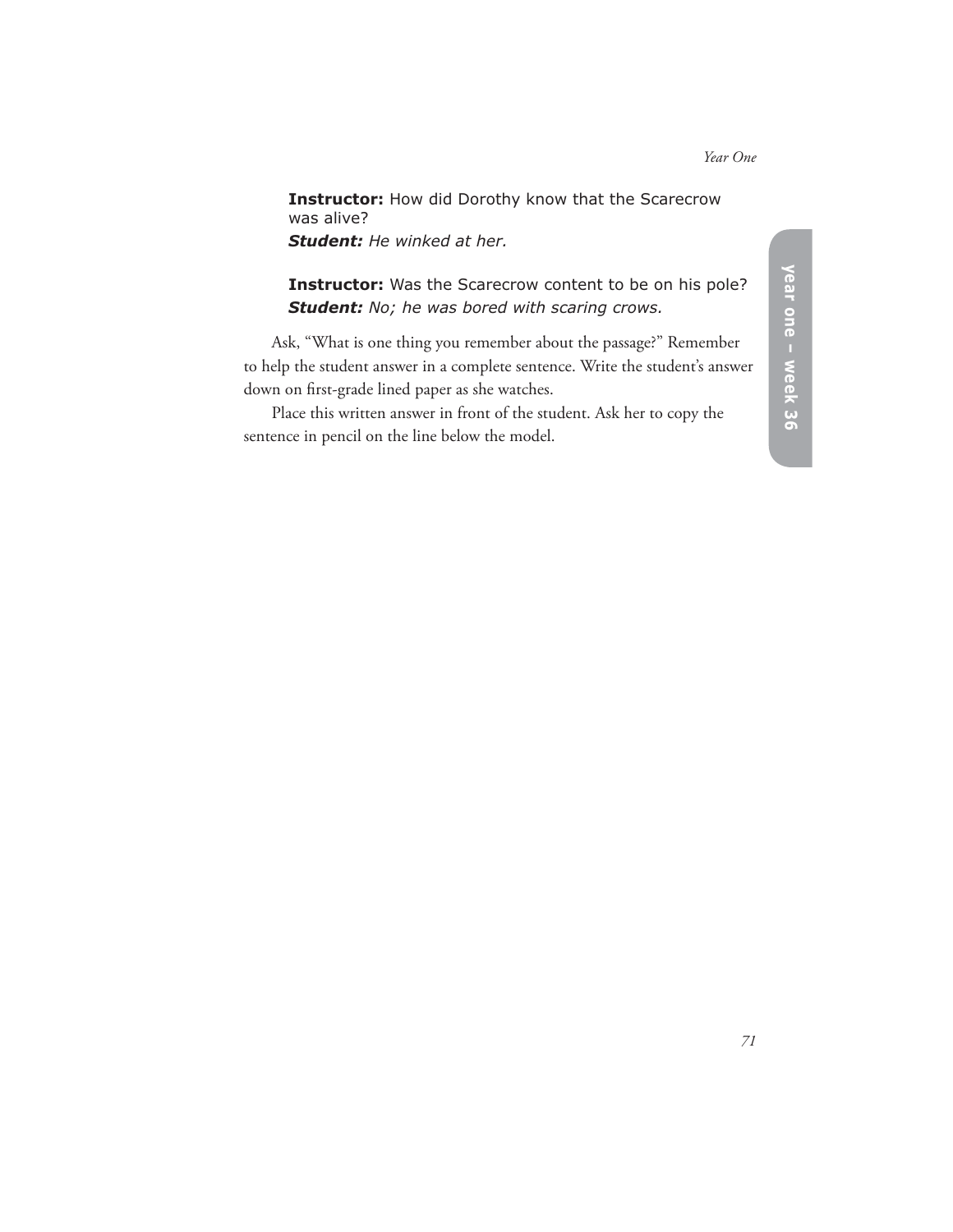### **Year Two Mastery Evaluation, Week 36**

Before moving to Year Three, the student should be able to take one long (12 to 15 words) or two short sentences from dictation, after two repetitions. He should also be able to answer questions about a passage of five to six paragraphs, and then to summarize the passage in a two- to three-sentence narration. Finally, he should be able to take a sentence of his own narration down as a dictation exercise.

Use the following assignments to evaluate the student's mastery of these skills; you may do these over several days or all at once, depending on the student's maturity.

If the student still struggles with narration or dictation, spend a few more weeks on these skills before moving on.

### **NARRATION EVALUATION**

This passage is from the novel *Peter Pan*, by J. M. Barrie. Peter Pan has come to visit the three Darling children, Wendy, John, and the youngest child, Michael, while their parents and their nurse, Nana, are at a dinner party next door. Peter Pan wants the three children to come back to Neverland with him. He tells them that they can fly to Neverland if they just have wonderful thoughts—but even while they are thinking wonderful thoughts, they can't get off the ground.

Of course Peter had been trifling with them, for no one can fly unless the fairy dust has been blown on him. Fortunately, as we have mentioned, one of his hands was messy with it, and he blew some on each of them, with the most superb results.

"Now just wiggle your shoulders this way," he said, "and let go."

They were all on their beds, and gallant Michael let go first. He did not quite mean to let go, but he did it, and immediately he was borne across the room.

"I flewed!" he screamed while still in mid-air. John let go and met Wendy near the bathroom. "Oh, lovely!" "Oh, ripping!" "Look at me!" "Look at me!"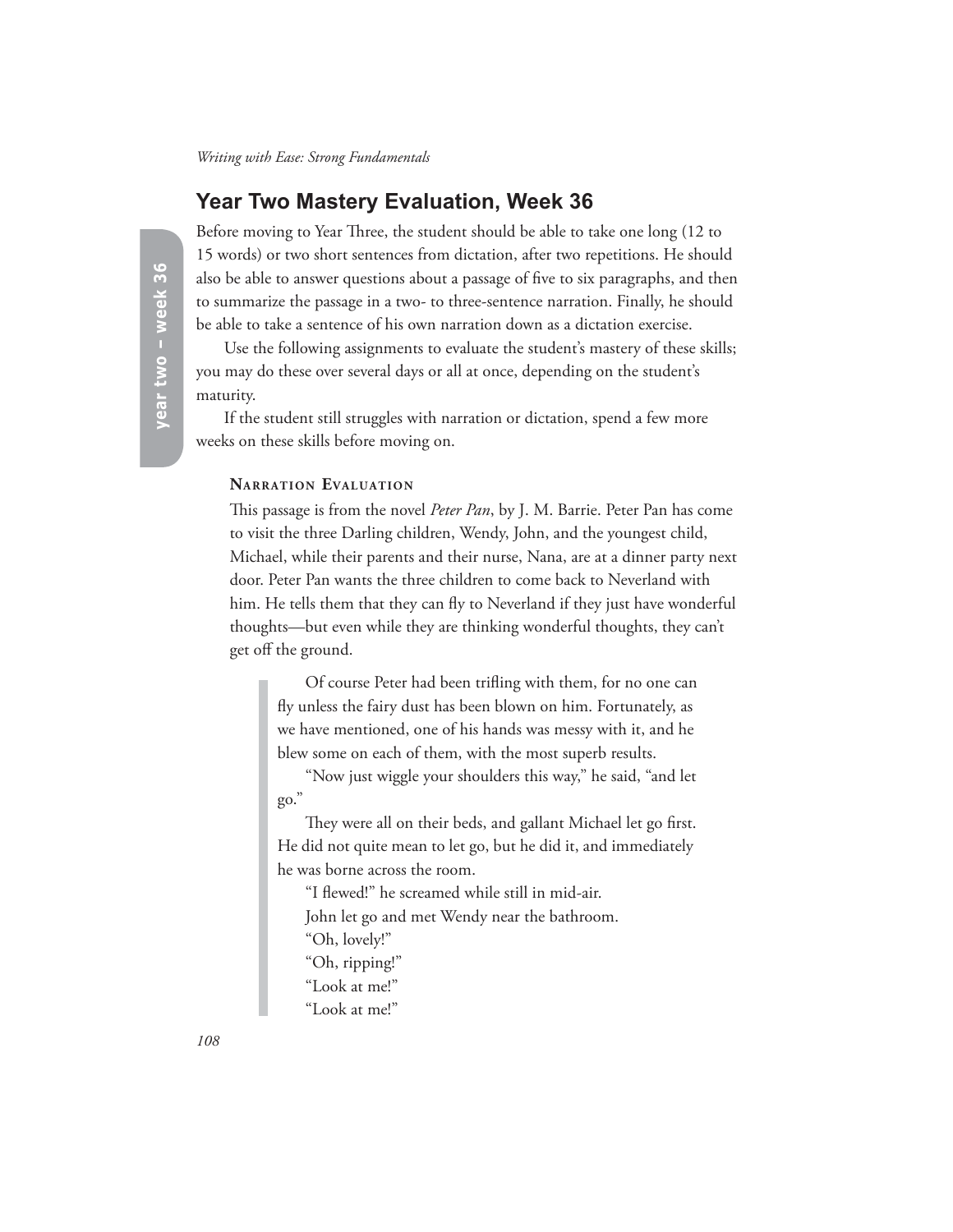*Year Two*

"Look at me!"

They were not nearly so elegant as Peter, they could not help kicking a little, but their heads were bobbing against the ceiling, and there is almost nothing so delicious as that. Peter gave Wendy a hand at first, but had to desist, Tink was so indignant.

Up and down they went, and round and round. Heavenly was Wendy's word.

"I say," cried John, "why shouldn't we all go out?"

Of course it was to this that Peter had been luring them. Michael was ready: he wanted to see how long it took him to do a billion miles. But Wendy hesitated.

"Mermaids!" said Peter again.

"Oo!"

"And there are pirates."

"Pirates," cried John, seizing his Sunday hat, "let us go at once."

It was just at this moment that Mr. and Mrs. Darling hurried with Nana out of 27. They ran into the middle of the street to look up at the nursery window; and, yes, it was still shut, but the room was ablaze with light, and most heartgripping sight of all, they could see in shadow on the curtain three little figures in night attire circling round and round, not on the floor but in the air.

Not three figures, four!

In a tremble they opened the street door. Mr. Darling would have rushed upstairs, but Mrs. Darling signed him to go softly. She even tried to make her heart go softly.

Will they reach the nursery in time? If so, how delightful for them, and we shall all breathe a sigh of relief, but there will be no story. On the other hand, if they are not in time, I solemnly promise that it will all come right in the end.

They would have reached the nursery in time had it not been that the little stars were watching them. Once again the stars blew the window open, and that smallest star of all called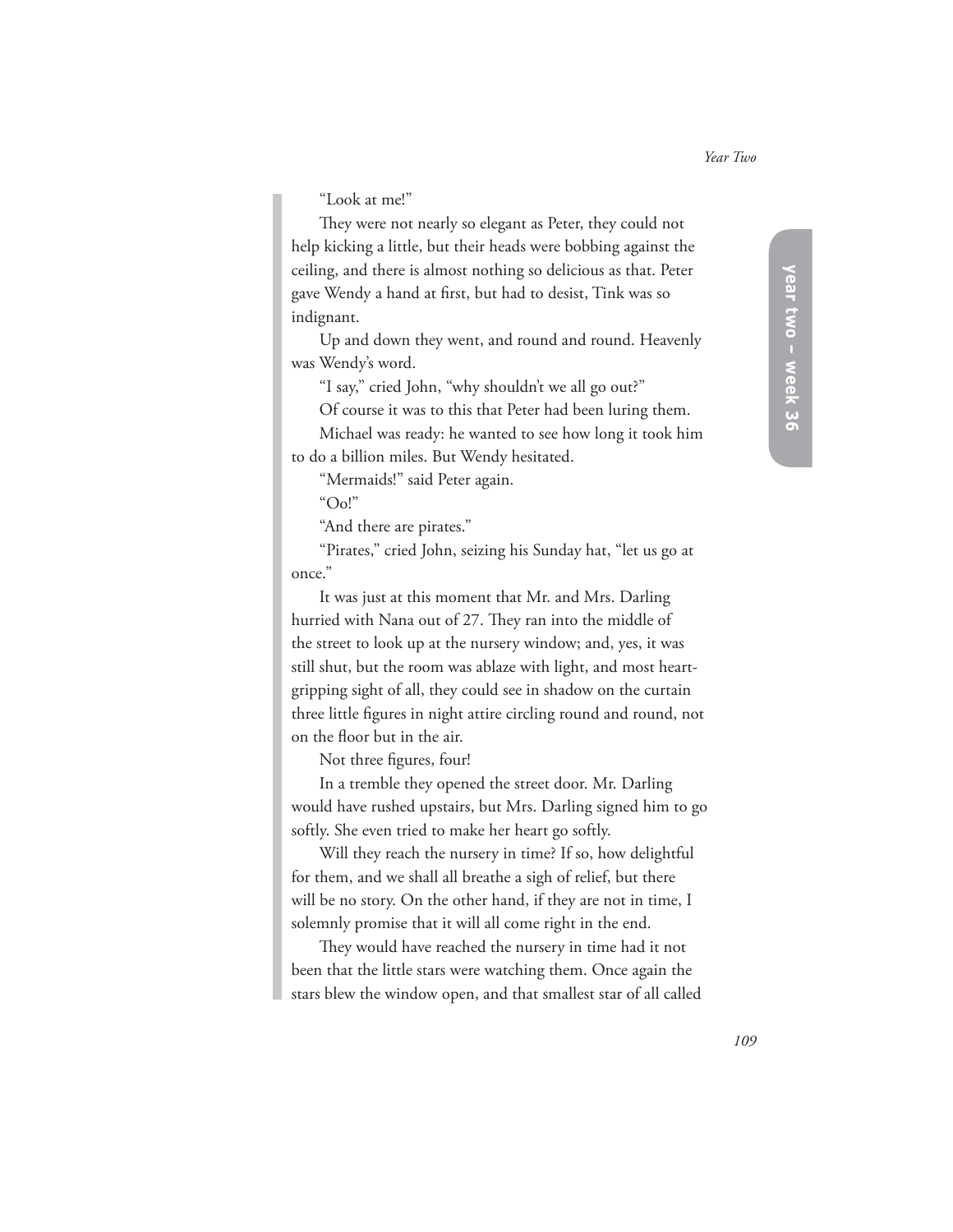out: "*Cave*, Peter!" ["Beware" in Latin]

Then Peter knew that there was not a moment to lose. "Come," he cried imperiously, and soared out at once into the night, followed by John and Michael and Wendy. Mr. and Mrs. Darling and Nana rushed into the nursery

too late.

The birds were flown.

—From *Peter Pan* by J. M. Barrie

Ask the student the following questions. Remember that he should respond in complete sentences; you may remind him of this, but you shouldn't have to form the complete sentences for him.

**Instructor:** What else, besides wonderful thoughts, did the children need in order to fly? *Student: They needed fairy dust.*

**Instructor:** Where did Peter get his fairy dust? *Student: It was on his hand.*

**Instructor:** After fairy dust was blown on them, what did the children have to do to fly? *Student: They had to wiggle their shoulders.*

**Instructor:** What were the two things that Peter promised them they would see in Neverland? *Student: There would be mermaids and pirates.*

**Instructor:** What did Mr. and Mrs. Darling see when they looked up at the nursery window? *Student: They saw four figures flying in the air.*

**Instructor:** Who warned Peter that it was time to go? **Student:** *A little star called to him.*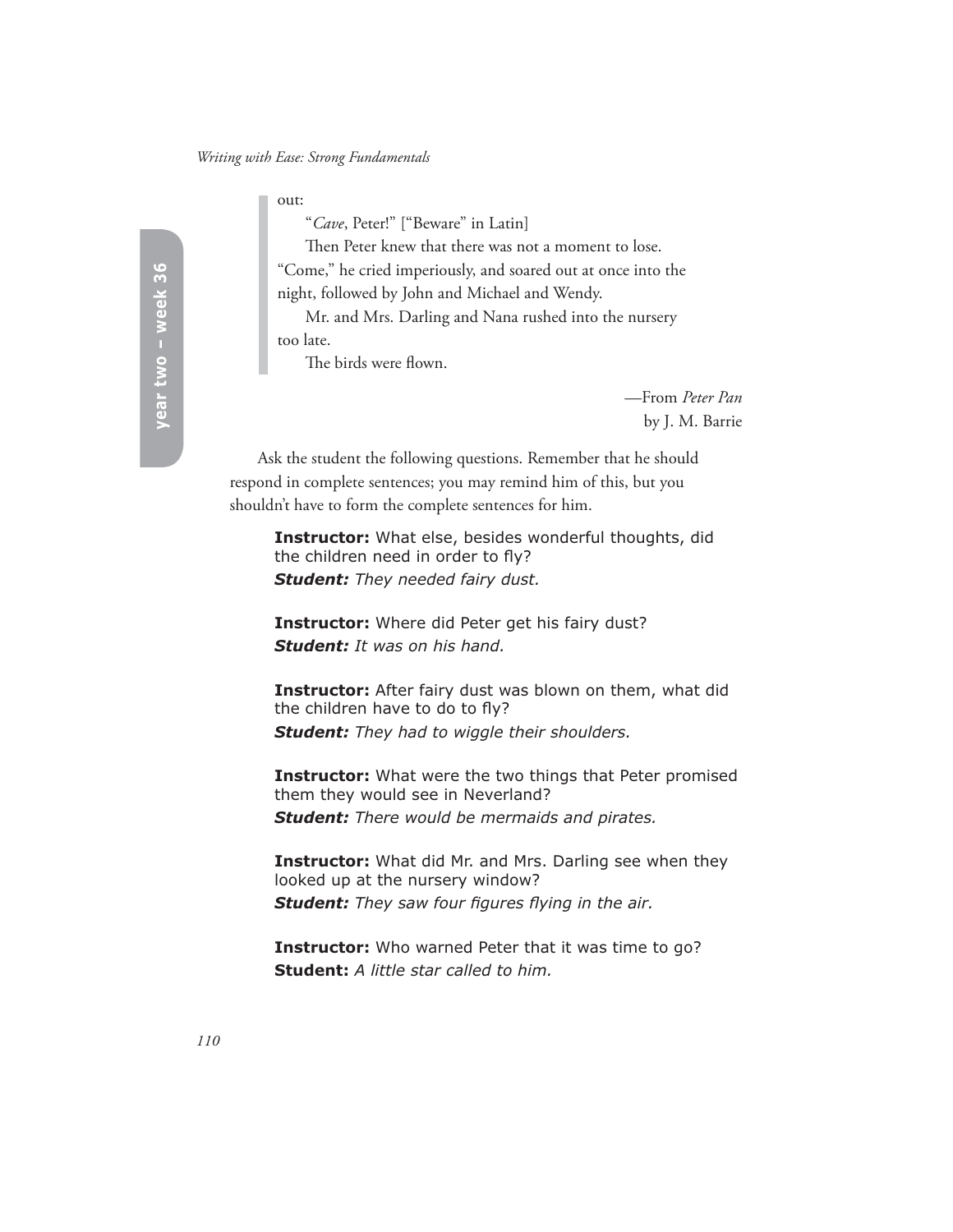*Year Two*

### **Instructor:** What did Peter do at once?

*Student: He called the children and flew out into the night.*

**Instructor:** Did Mr. and Mrs. Darling reach the nursery in time?

*Student: No, the children were already gone.*

Now ask the student, "What happened in this passage?" The narration should resemble one of the following:

> "Peter Pan blew fairy dust on the children so that they could fly. They all flew out of the window to Neverland before their parents could come back."

"The children thought wonderful thoughts, had fairy dust blown on them, and wiggled their shoulders. Then they could fly. They flew out of the window with Peter Pan."

"The children were getting ready to fly to Neverland when their parents came home. A star warned Peter, and he led them out of the window before their parents could reach the nursery."

"Peter Pan taught the children to fly and promised them that they would see mermaids and pirates. All four of them flew out of the window before their parents could get to them."

Write the student's narration down, but do not allow him to watch. Then dictate one of the sentences back to the student. Help him with any difficult spelling, and indicate unusual punctuation with your voice.

### **DICTATION EVALUATION**

Tell the student that these two dictation selections come from Chapter 9 of *Peter Pan*, "The Never Bird." Peter Pan is trapped on a rock by the rising tide, but a bird who has her nest on the rock pushes the nest out for him to use as a raft. She is afraid that he will crush her eggs, but instead he puts her eggs into a top hat.

You may do these selections in two different sessions, if necessary. Be sure to use your voice to indicate the period in the first selection.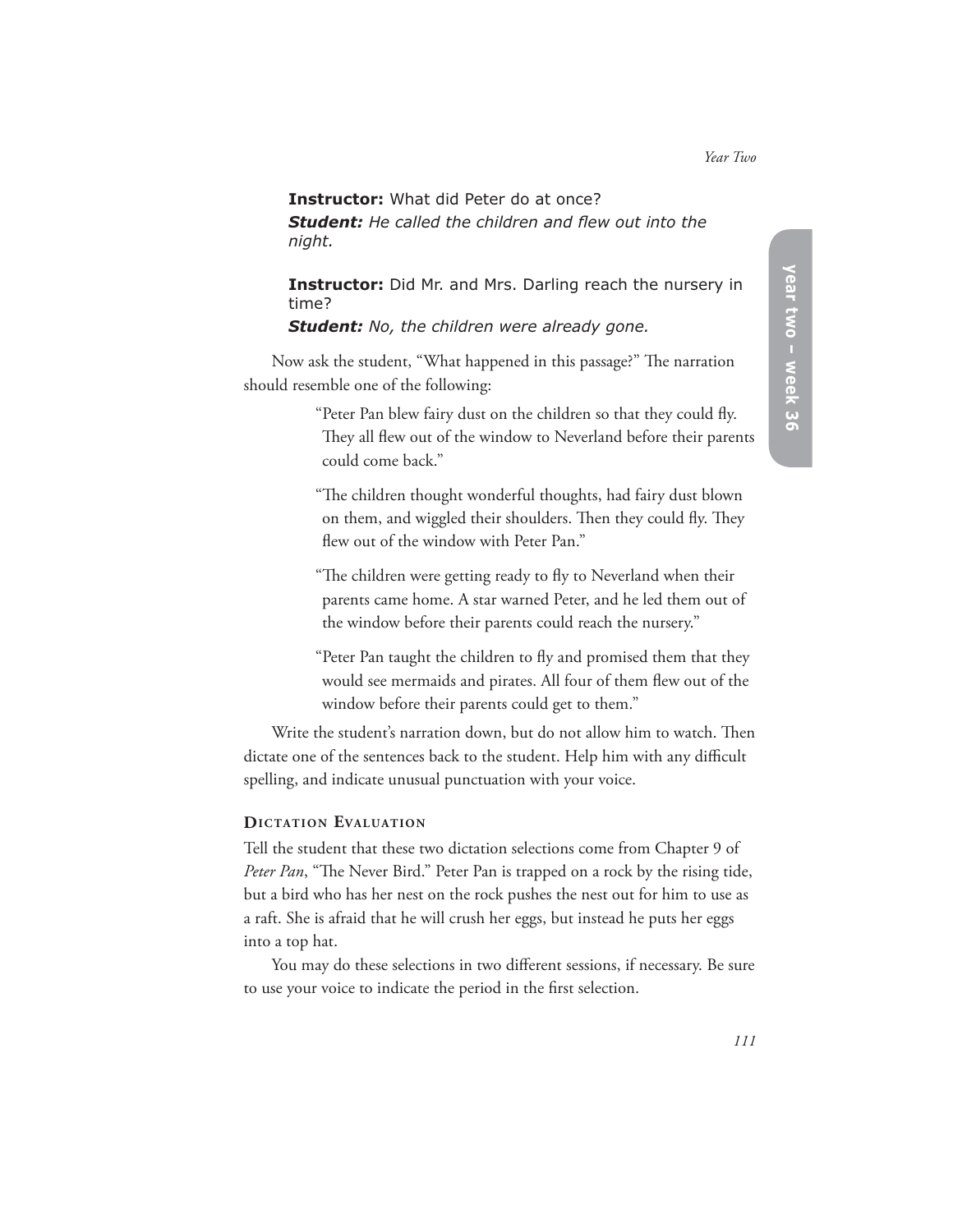Peter put the eggs into this hat and set it on the lagoon. It floated beautifully.

At the same moment the bird fluttered down upon the hat and once more sat snugly on her eggs.

> —From *Peter Pan* by J. M. Barrie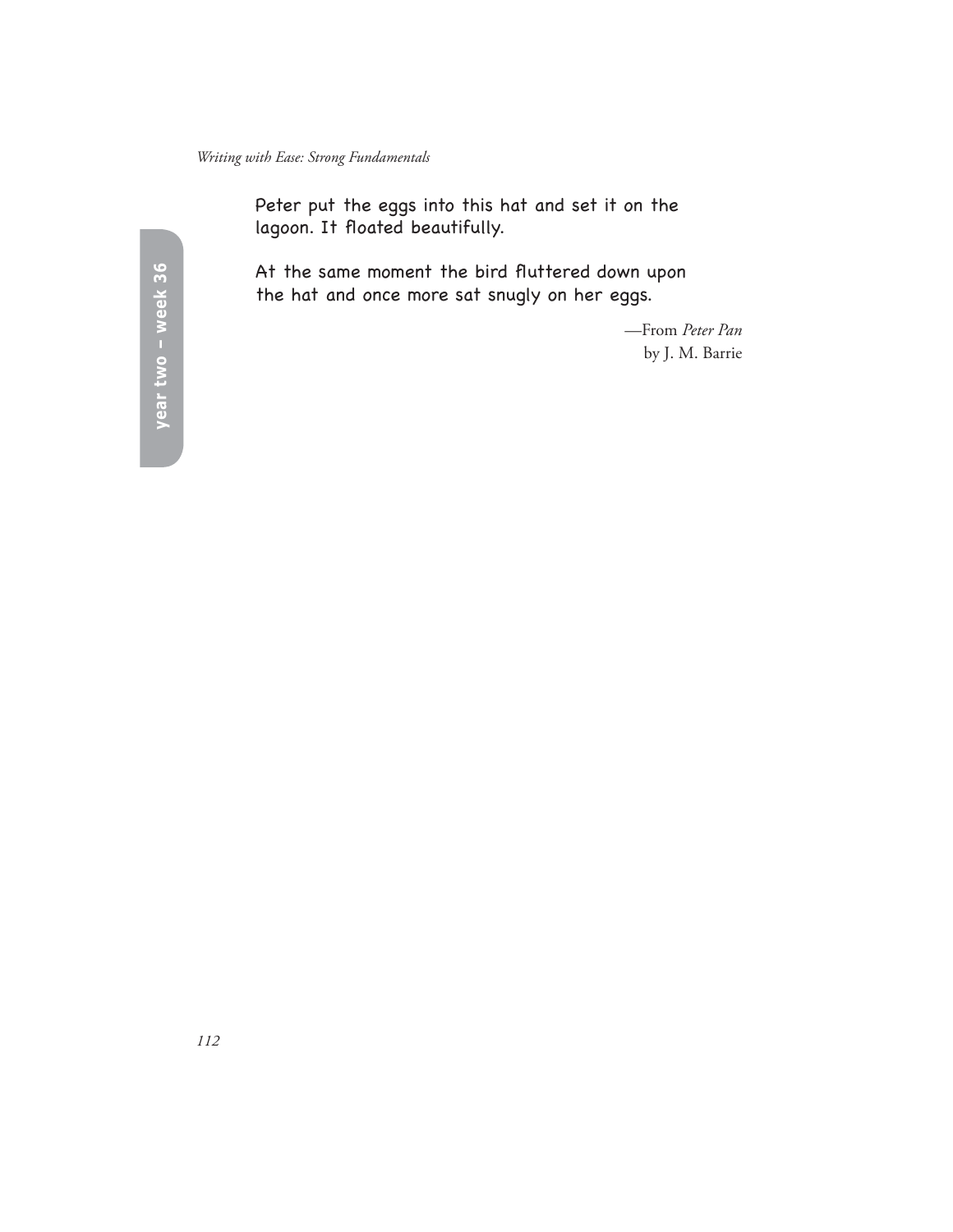### **Year Three Mastery Evaluation, Week 36**

By this point, the student should be able to read a passage independently, sum it up in two or three sentences, write down the first sentence of her own narration, and take dictation exercises of around 20 words after three repetitions.

If the student struggles with this week's assignments, plan on spending a few more weeks practicing her "trouble spots" before moving on.

### **NARRATION EVALUATION**

Give the following passage to the student to read independently

### begin reading

*This book was first published in 1944. It is the story of the animals who live on a deserted farm called the Hill. One of these animals is Little Georgie, a young rabbit who lives with his family beneath the Hill. In this excerpt, Little Georgie is hopping past a neighbor's house, not really paying attention, when the neighbor's dog, the Old Hound, surprises him and begins to chase him.*

*You should know that "Porkey" is the name of Georgie's friend the woodchuck, an animal also called a "groundhog" in some parts of the country.*

Instinctively Little Georgie made several wide springs that carried him temporarily out of harm's way. He paused a fraction of a second to tighten the knapsack strap and then set off at a good steady pace. "Don't waste speed on a plodder" was Father's rule. He tried a few checks and doubles and circlings, although he knew they were pretty useless. The great fields were too bare, and the Old Hound knew all the tricks. No matter how he turned and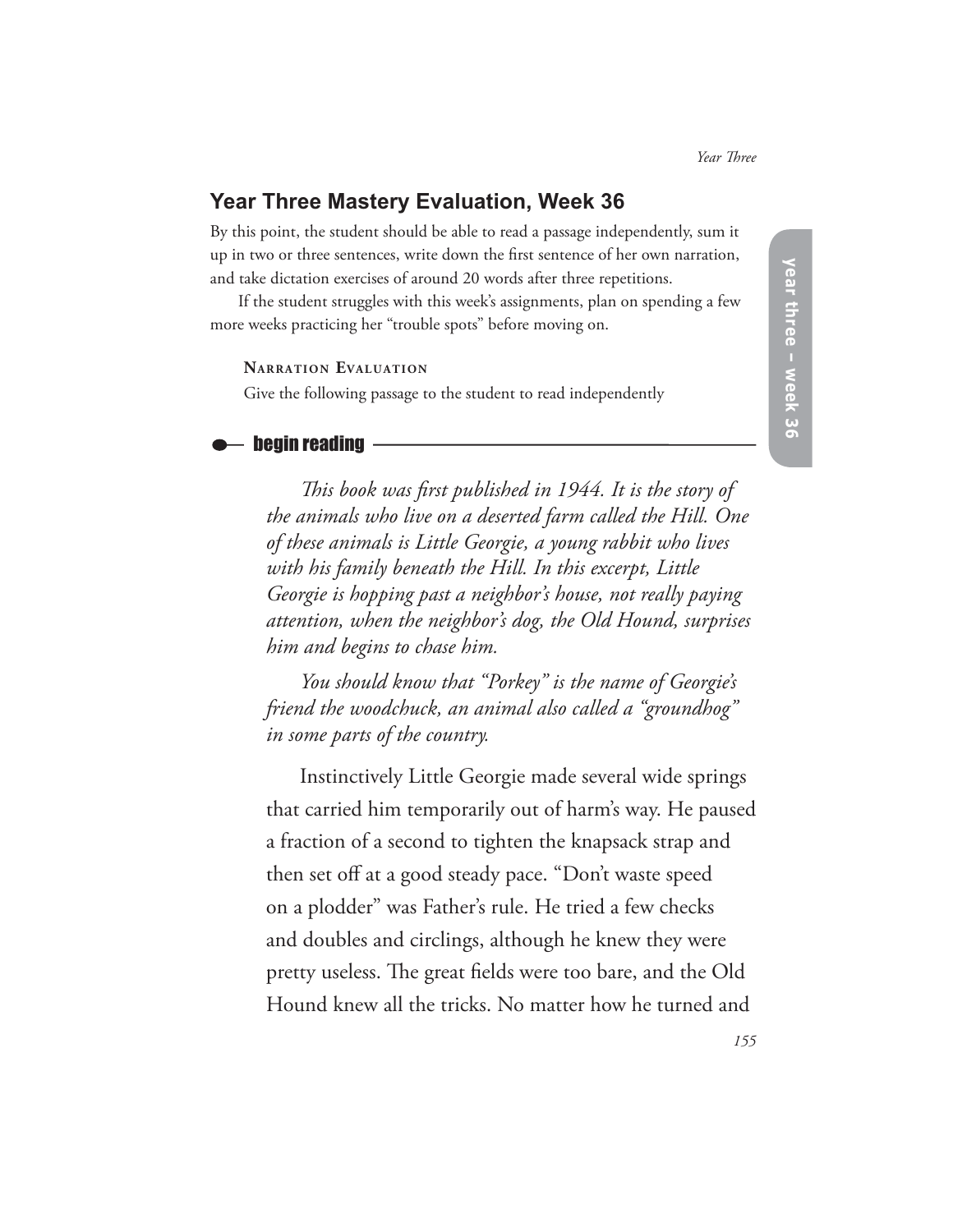dodged, the Old Hound was always there, coming along at his heavy gallop. He looked for Woodchuck burrows, but there were none in sight. "Well, I guess I'll have to run it out," said Little Georgie.

He pulled the knapsack strap tighter, laced back his ears, put his stomach to the ground, and RAN. And *how*  he ran!

The warm sun had loosened his muscles; the air was invigorating; Little Georgie's leaps grew longer and longer. Never had he felt so young and strong. His legs were like coiled springs of steel that released themselves of their own accord. He was hardly conscious of any effort, only of his hind feet pounding the ground, and each time they hit, those wonderful springs released and shot him through the air. He sailed over fences and stone walls as though they were mole runs. Why, this was almost like flying! Now he understood what Zip the Swallow had been driving at when he tried to describe what it was like. He glanced back at the Old Hound, far behind now, but still coming along at his plodding gallop. He was old and must be tiring, while he, Little Georgie, felt stronger and more vigorous at every leap. Why didn't the old fool give up and go home?

And then, as he shot over the brow of a slight rise, he suddenly knew. *He had forgotten Deadman's Brook!* There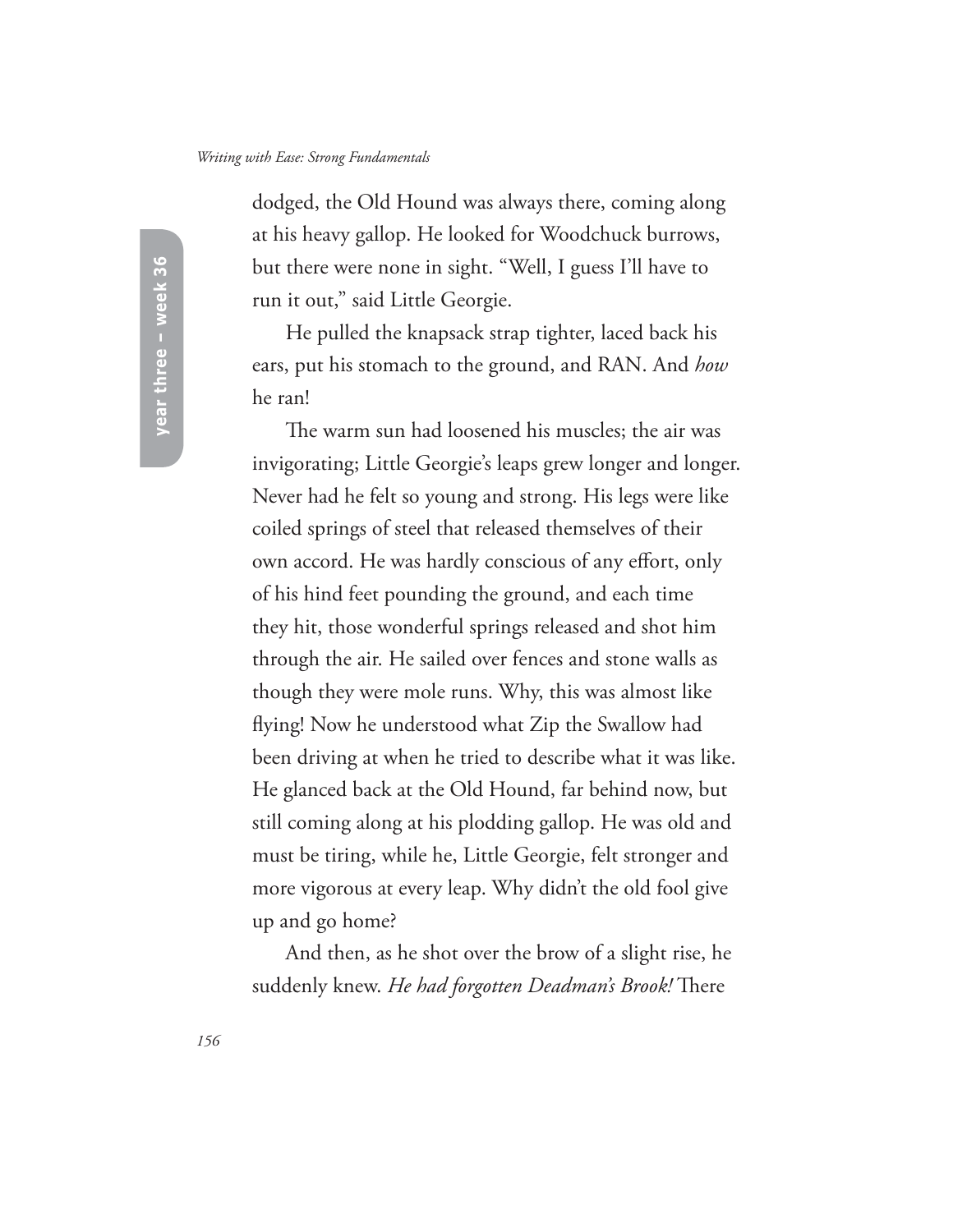it lay before him, broad and deep, curving out in a great silvery loop. He, the son of Father, gentleman hunter from the Bluegrass, had been driven into a trap, a trap that even Porkey should have been able to avoid! Whether he turned to right or left the loop of the creek hemmed him in and the Old Hound could easily cut him off. There was nothing for it but to jump!

This sickening realization had not reduced his speed; now he redoubled it. The slope helped, and his soaring leaps became prodigious. The wind whistled through his laced-back ears. Still he kept his head, as Father would have wished him to. He picked a spot where the bank was high and firm; he spaced his jumps so they would come out exactly right.

The take-off was perfect. He put every ounce of leg muscle into that final kick and sailed out into space. Below him he could see the cream-puff clouds mirrored in the dark water, he could see the pebbles on the bottom and the silver flash of frightened minnows dashing away from his flying shadow. Then, with a breath-taking thump, he landed, turned seven somersaults, and came up sitting in a clump of soft lush grass.

He froze, motionless except for heaving sides, and watched the Old Hound come thundering down the slope, slide to a stop and, after eyeing the water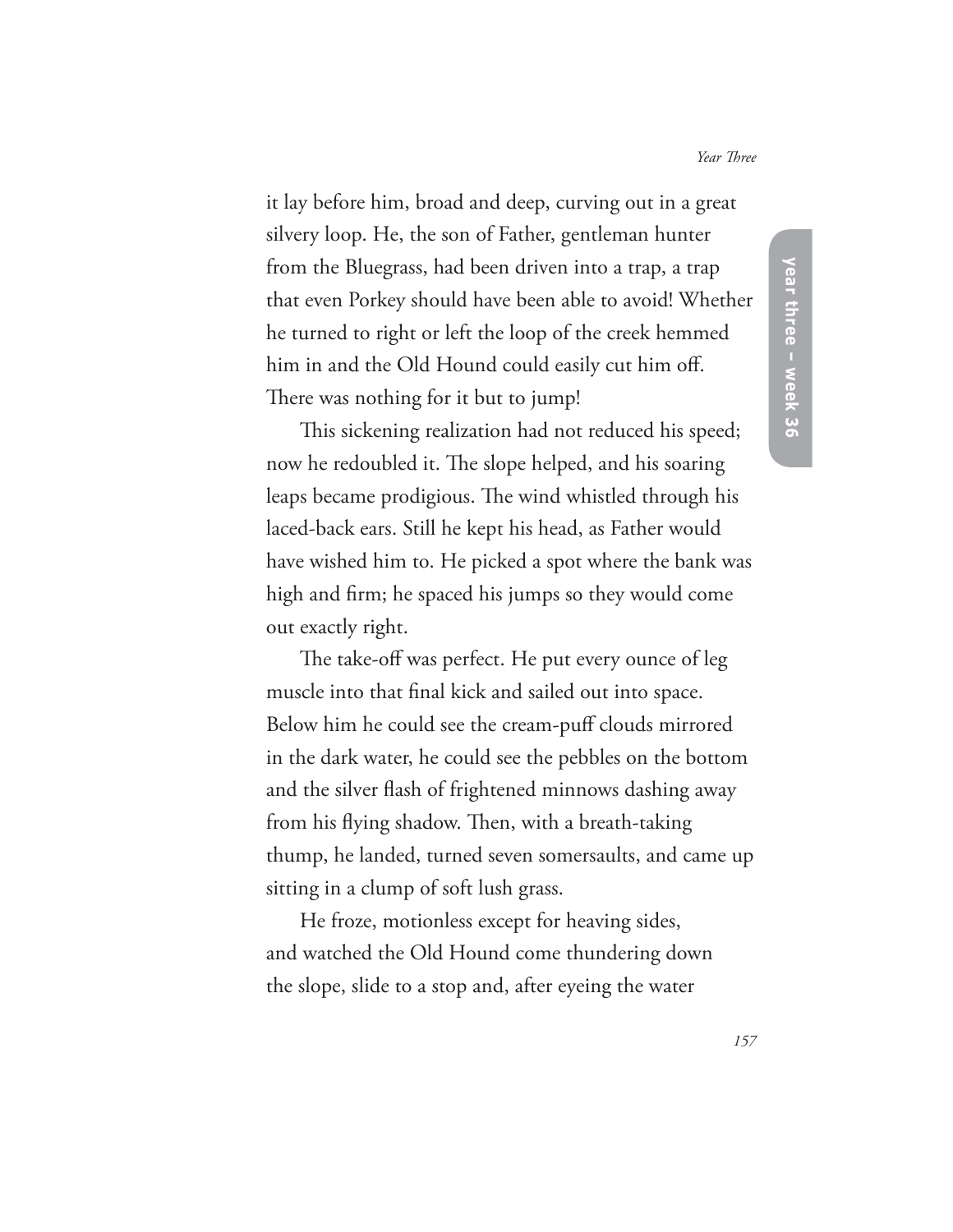disgustedly, take his way slowly homeward, his dripping tongue almost dragging the ground.

> —From *Rabbit Hill* by Robert Lawson

stop reading  $-\blacksquare$ 

Now ask the student to summarize the passage in three sentences. His answer should resemble one of the following:

> "Little Georgie ran away from the Old Hound, so fast that it felt like flying. But when he came over a hill, he saw Deadman's Brook in front of him. He leaped all the way over the brook, and the Old Hound gave up and went slowly home."

"The Old Hound was chasing Little Georgie, and Little Georgie could not find anywhere to hide. He wondered why the Old Hound didn't give up, until he came to Deadman's Brook. He had to jump over it, even though he was frightened."

"Little George was running away from the Old Hound when he saw a stream in front of him. It was so wide that he didn't think he could jump across it. But he leaped as hard as he could, sailed across, and landed safely on the other side."

Write the narration down, but do not allow the student to watch. Then read him the first sentence of the narration ONLY ONCE. Tell the student to repeat the sentence to himself, and then to say it out loud to himself as he writes it down.

#### **DICTATION EVALUATION**

Tell the student that, before Georgie sets off on his journey, his father wants to make sure that he knows how to cross over a bridge safely. He asks Georgie, "What do you do when you come to a bridge?" This is Georgie's response (from *Rabbit Hill*, p. 37):

"I hide well," answered Georgie, "and wait a good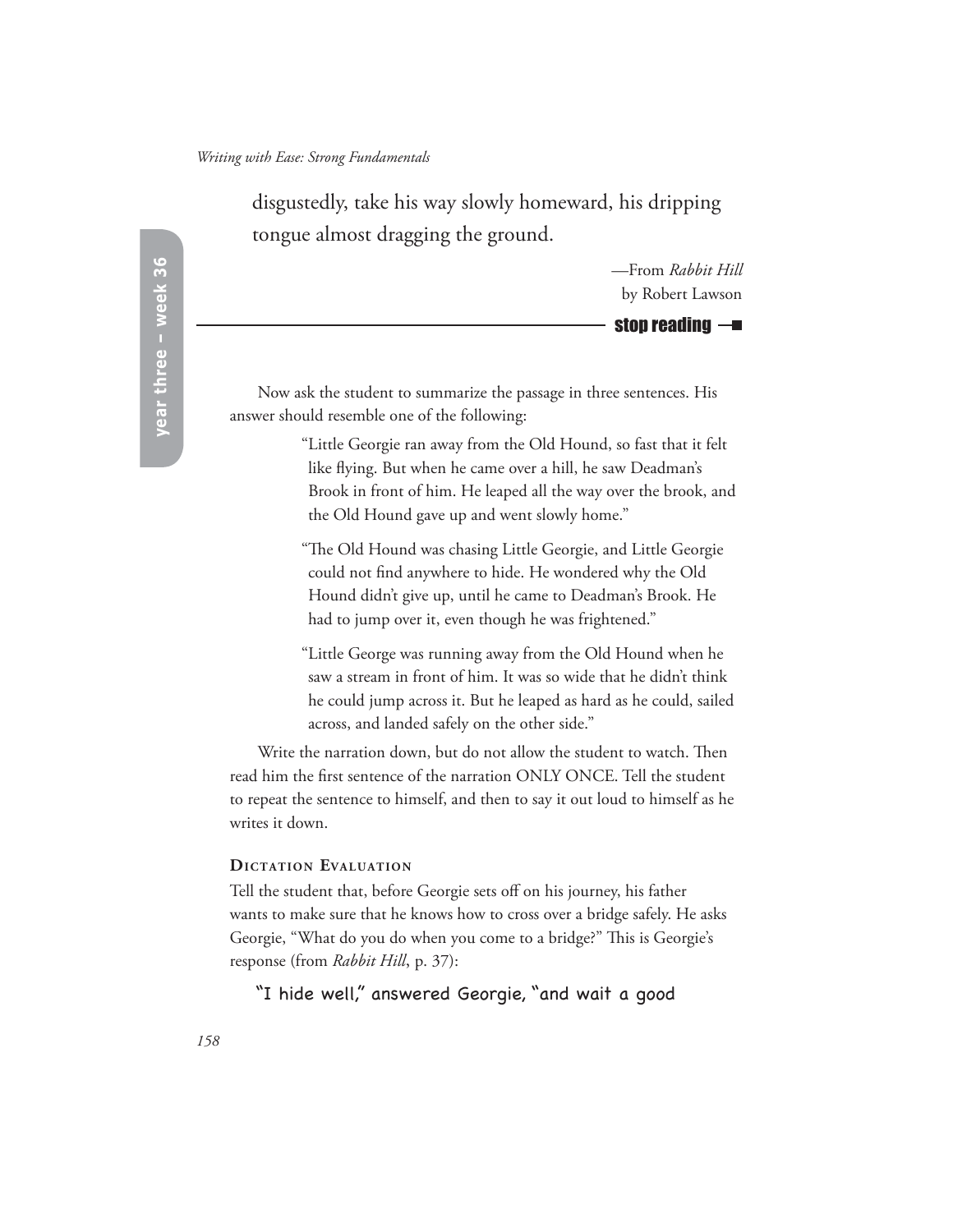*Year Three*

long time. I look all around for dogs. I look up the road for cars and down the road for cars."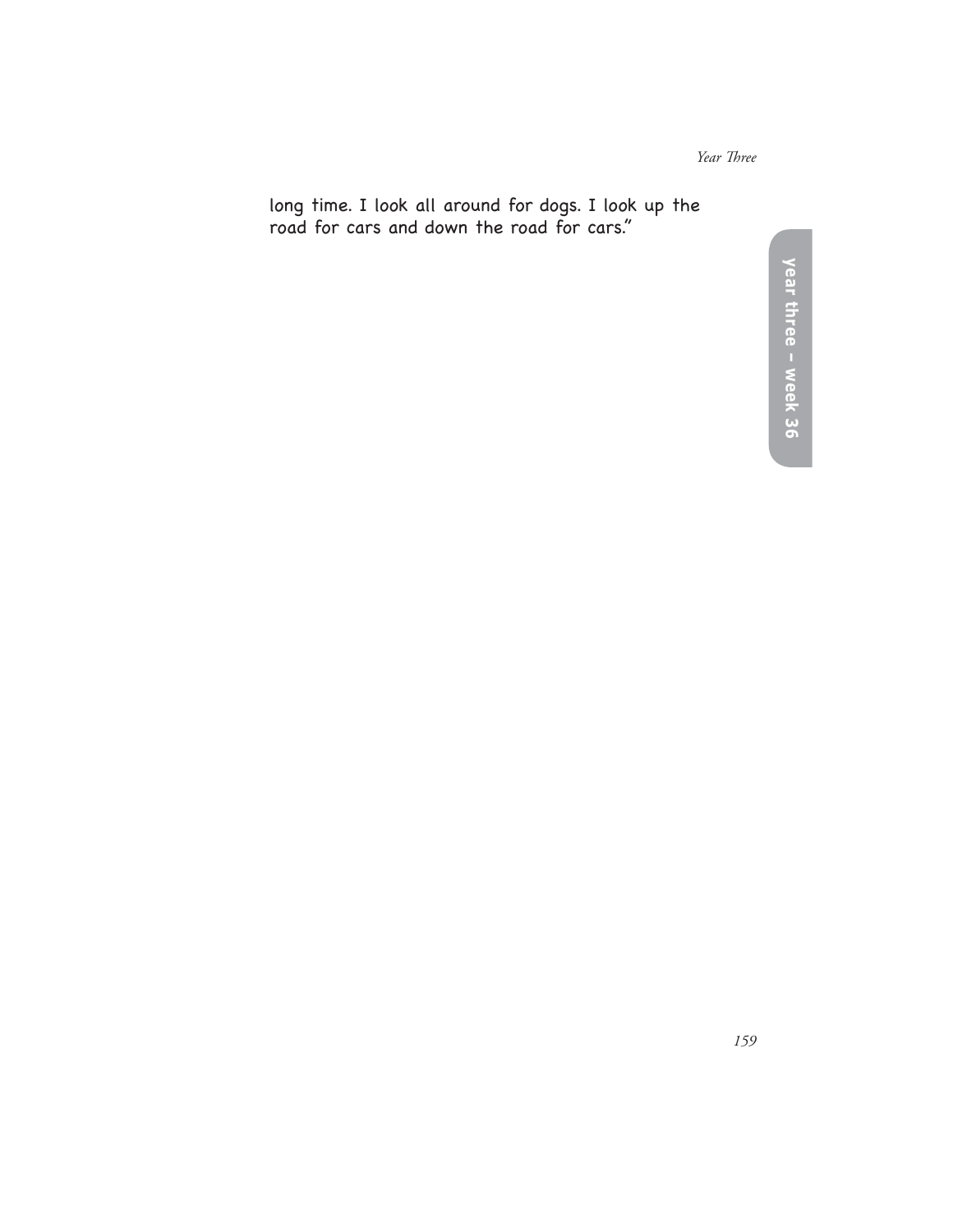### **Year Four Mastery Evaluation, Week 36**

By this point, the student should be able to read a passage independently, sum it up in three or four sentences, write those sentences down (with some assistance if necessary), and take dictation exercises of around 25 to 30 words after three to four repetitions.

If the student struggles with any of these skills in the evaluation that follows, plan on spending a few more weeks on either dictation or narration in order to provide extra practice.

### **NARRATION EVALUATION**

**- begin reading** 

Give the following passage to the student to read independently.

*This book, which was first published in 1877, tells the story of a beautiful horse who begins life as a carefree colt. Later, Black Beauty is sold and goes through many adventures and difficulties.* 

*These are the first two chapters of* Black Beauty*. After you read each chapter, summarize it in two to three sentences, and write those sentences down. Be sure to indent the first line of each summary.*

*You may look back at the story while you are working on your summary.*

### **CHAPTER ONE: MY EARLY HOME**

The first place that I can well remember was a large pleasant meadow with a pond of clear water in it. Some shady trees leaned over it, and rushes and water-lilies grew at the deep end. Over the hedge on one side we looked into a plowed field, and on the other we looked over a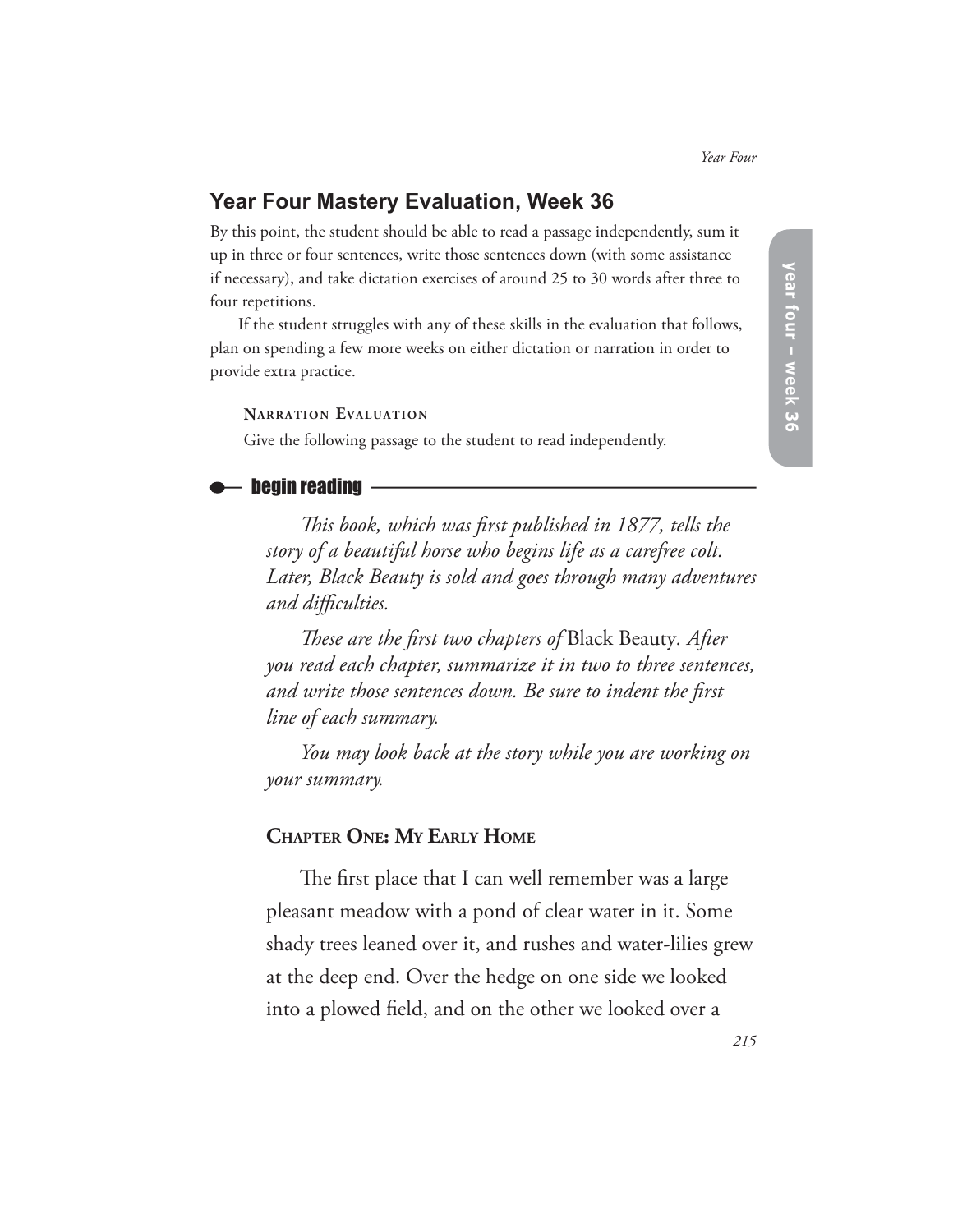gate at our master's house, which stood by the roadside; at the top of the meadow was a grove of fir trees, and at the bottom a running brook overhung by a steep bank.

While I was young I lived upon my mother's milk, as I could not eat grass. In the daytime I ran by her side, and at night I lay down close by her. When it was hot we used to stand by the pond in the shade of the trees, and when it was cold we had a nice warm shed near the grove.

As soon as I was old enough to eat grass my mother used to go out to work in the daytime, and come back in the evening.

There were six young colts in the meadow besides me; they were older than I was; some were nearly as large as grown-up horses. I used to run with them, and had great fun; we used to gallop all together round and round the field as hard as we could go. Sometimes we had rather rough play, for they would frequently bite and kick as well as gallop.

One day, when there was a good deal of kicking, my mother whinnied to me to come to her, and then she said:

"I wish you to pay attention to what I am going to say to you. The colts who live here are very good colts, but they are cart-horse colts, and of course they have not learned manners. You have been well-bred and well-born; your father has a great name in these parts, and your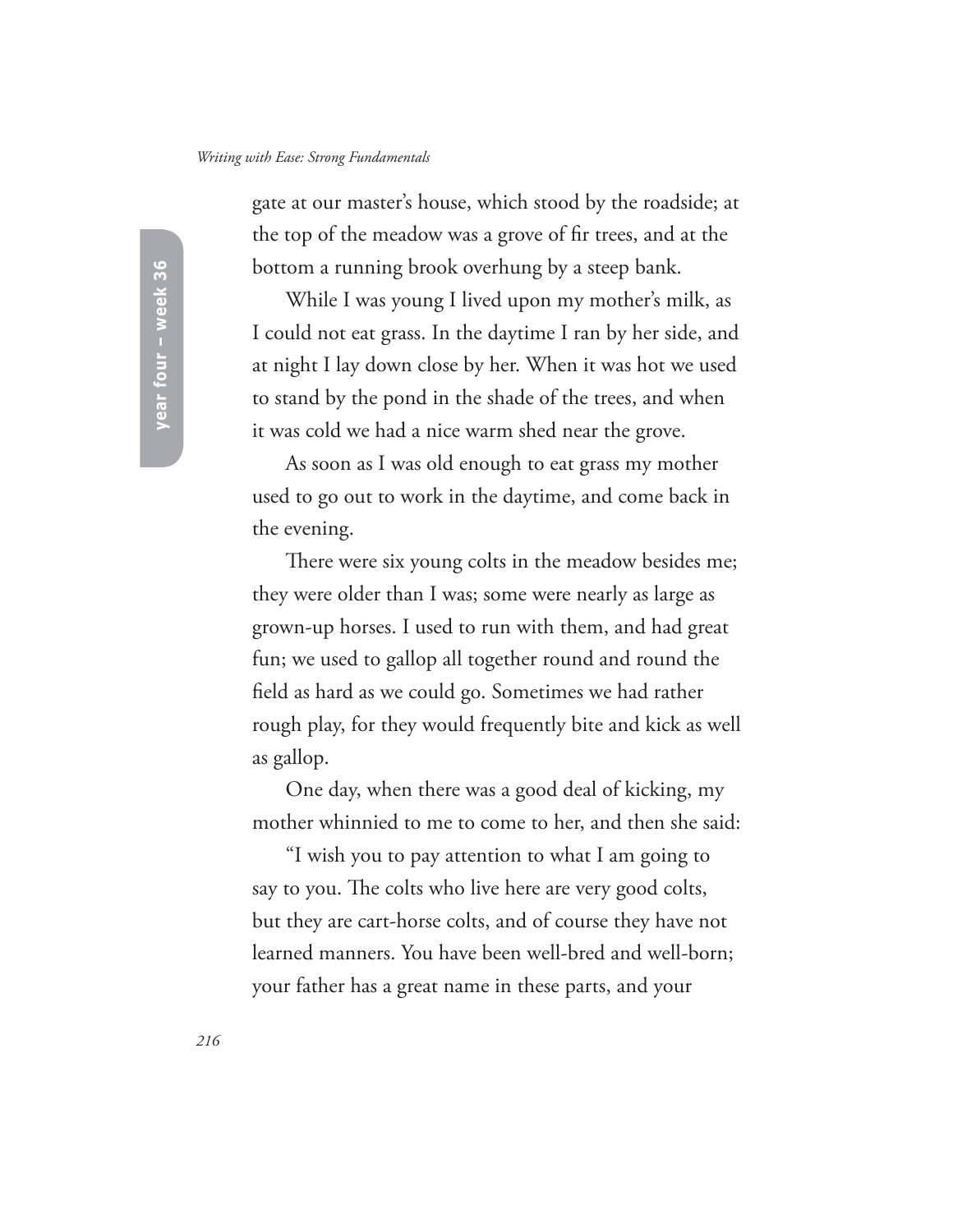grandfather won the cup two years at the Newmarket races; your grandmother had the sweetest temper of any horse I ever knew, and I think you have never seen me kick or bite. I hope you will grow up gentle and good, and never learn bad ways; do your work with a good will, lift your feet up well when you trot, and never bite or kick even in play."

I have never forgotten my mother's advice; I knew she was a wise old horse, and our master thought a great deal of her. Her name was Duchess, but he often called her Pet.

Our master was a good, kind man. He gave us good food, good lodging, and kind words; he spoke as kindly to us as he did to his little children. We were all fond of him, and my mother loved him very much. When she saw him at the gate she would neigh with joy, and trot up to him. He would pat and stroke her and say, "Well, old Pet, and how is your little Beauty?" Then he would give me a piece of bread, which was very good, and sometimes he brought a carrot for my mother. All the horses would come to him, but I think we were his favorites. My mother always took him to the town on a market day in a light gig.

There was a plowboy, Dick, who sometimes came into our field to pluck blackberries from the hedge. When he had eaten all he wanted he would have what he called fun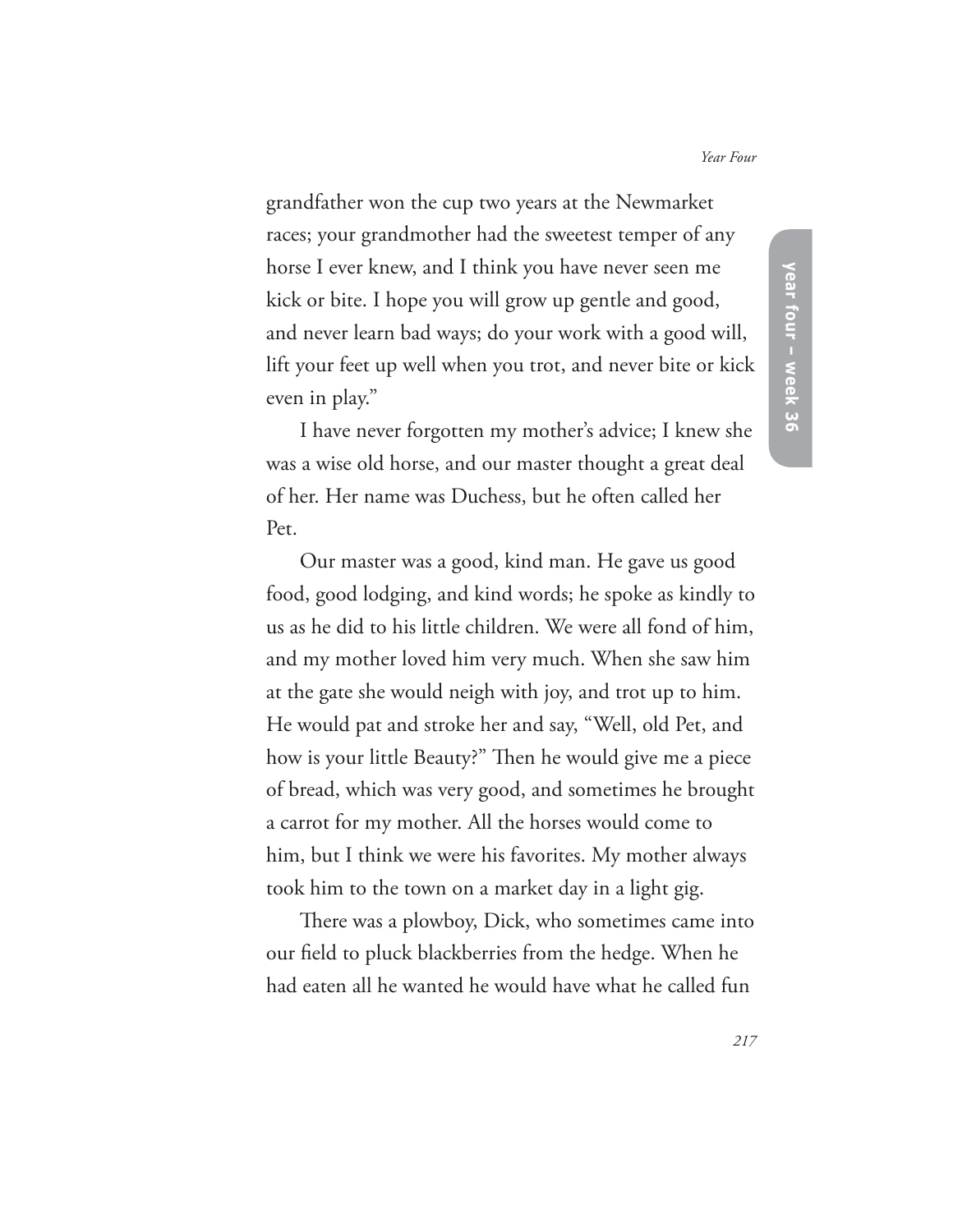with the colts, throwing stones and sticks at them to make them gallop. We did not much mind him, for we could gallop off; but sometimes a stone would hit and hurt us.

One day he was at this game, and did not know that the master was in the next field; but he was there, watching what was going on; over the hedge he jumped in a snap, and catching Dick by the arm, he gave him such a box on the ear as made him roar with the pain and surprise. As soon as we saw the master we trotted up nearer to see what went on.

"Bad boy!" he said, "bad boy! to chase the colts. This is not the first time, nor the second, but it shall be the last. There—take your money and go home; I shall not want you on my farm again." So we never saw Dick any more. Old Daniel, the man who looked after the horses, was just as gentle as our master, so we were well off.

### **CHAPTER TWO: THE HUNT**

Before I was two years old a circumstance happened which I have never forgotten. It was early in the spring; there had been a little frost in the night, and a light mist still hung over the woods and meadows. I and the other colts were feeding at the lower part of the field when we heard, quite in the distance, what sounded like the cry of dogs. The oldest of the colts raised his head, pricked his ears, and said, "There are the hounds!" and immediately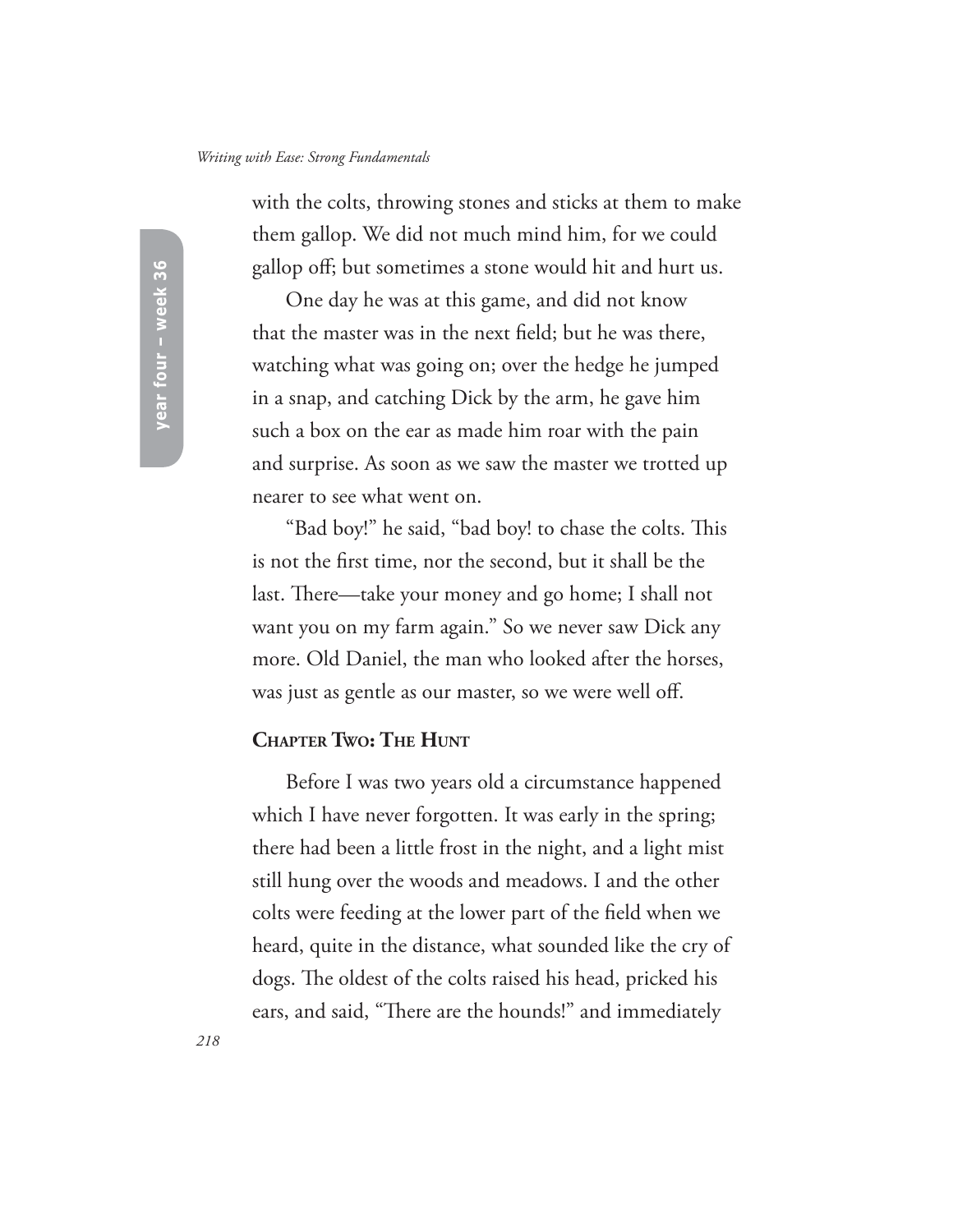cantered off, followed by the rest of us to the upper part of the field, where we could look over the hedge and see several fields beyond. My mother and an old riding horse of our master's were also standing near, and seemed to know all about it.

"They have found a hare," said my mother, "and if they come this way we shall see the hunt."

And soon the dogs were all tearing down the field of young wheat next to ours. I never heard such a noise as they made. They did not bark, nor howl, nor whine, but kept on a "yo! yo, o, o! yo! yo, o, o!" at the top of their voices. After them came a number of men on horseback, some of them in green coats, all galloping as fast as they could. The old horse snorted and looked eagerly after them, and we young colts wanted to be galloping with them, but they were soon away into the fields lower down; here it seemed as if they had come to a stand; the dogs left off barking, and ran about every way with their noses to the ground.

"They have lost the scent," said the old horse; "perhaps the hare will get off."

"What hare?" I said.

"Oh! I don't know what hare; likely enough it may be one of our own hares out of the woods; any hare they can find will do for the dogs and men to run after;" and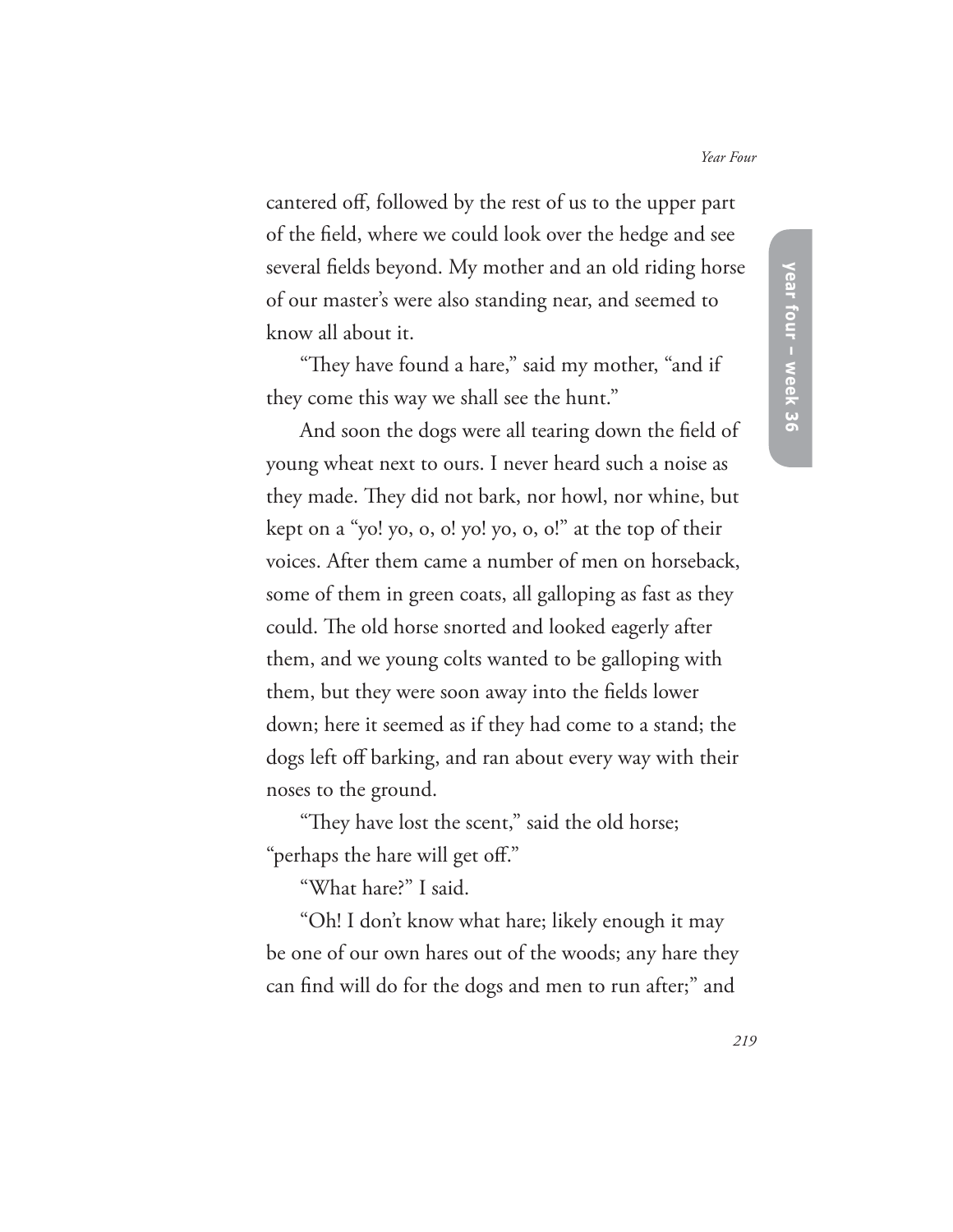before long the dogs began their "yo! yo, o, o!" again, and back they came altogether at full speed, making straight for our meadow at the part where the high bank and hedge overhang the brook.

"Now we shall see the hare," said my mother; and just then a hare wild with fright rushed by and made for the woods. On came the dogs; they burst over the bank, leaped the stream, and came dashing across the field followed by the huntsmen. Six or eight men leaped their horses clean over, close upon the dogs. The hare tried to get through the fence; it was too thick, and she turned sharp round to make for the road, but it was too late; the dogs were upon her with their wild cries; we heard one shriek, and that was the end of her. One of the huntsmen rode up and whipped off the dogs, who would soon have torn her to pieces. He held her up by the leg torn and bleeding, and all the gentlemen seemed well pleased.

As for me, I was so astonished that I did not at first see what was going on by the brook; but when I did look there was a sad sight; two fine horses were down, one was struggling in the stream, and the other was groaning on the grass. One of the riders was getting out of the water covered with mud, the other lay quite still.

"His neck is broke," said my mother. "And serve him right, too," said one of the colts.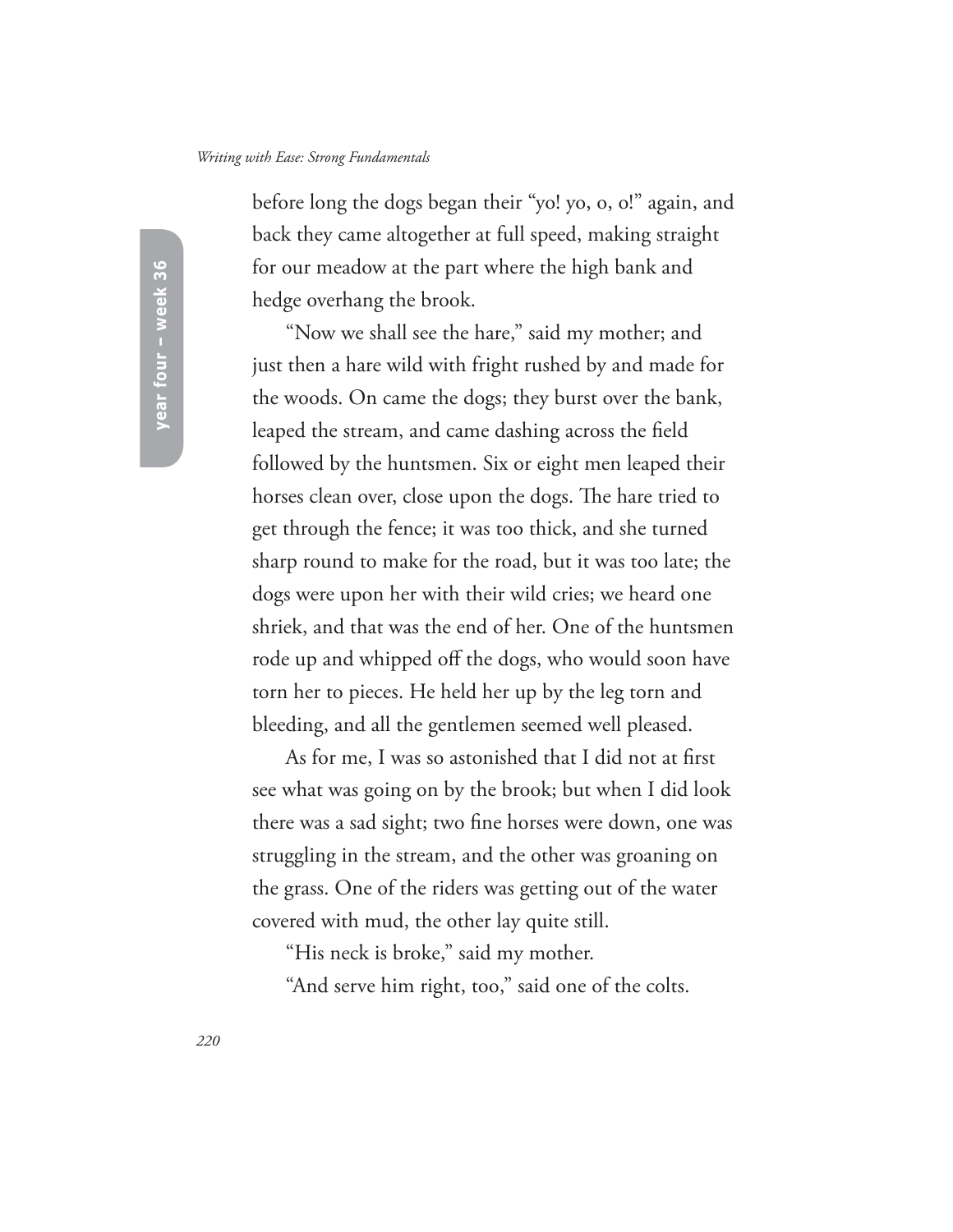#### *Year Four*

I thought the same, but my mother did not join with us.

"Well, no," she said, "you must not say that; but though I am an old horse, and have seen and heard a great deal, I never yet could make out why men are so fond of this sport; they often hurt themselves, often spoil good horses, and tear up the fields, and all for a hare or a fox, or a stag, that they could get more easily some other way; but we are only horses, and don't know."

While my mother was saying this we stood and looked on. Many of the riders had gone to the young man; but my master, who had been watching what was going on, was the first to raise him. His head fell back and his arms hung down, and every one looked very serious. There was no noise now; even the dogs were quiet, and seemed to know that something was wrong. They carried him to our master's house. I heard afterward that it was young George Gordon, the squire's only son, a fine, tall young man, and the pride of his family.

There was now riding off in all directions to the doctor's, to the farrier's, and no doubt to Squire Gordon's, to let him know about his son. When Mr. Bond, the farrier, came to look at the black horse that lay groaning on the grass, he felt him all over, and shook his head; one of his legs was broken. Then some one ran to our master's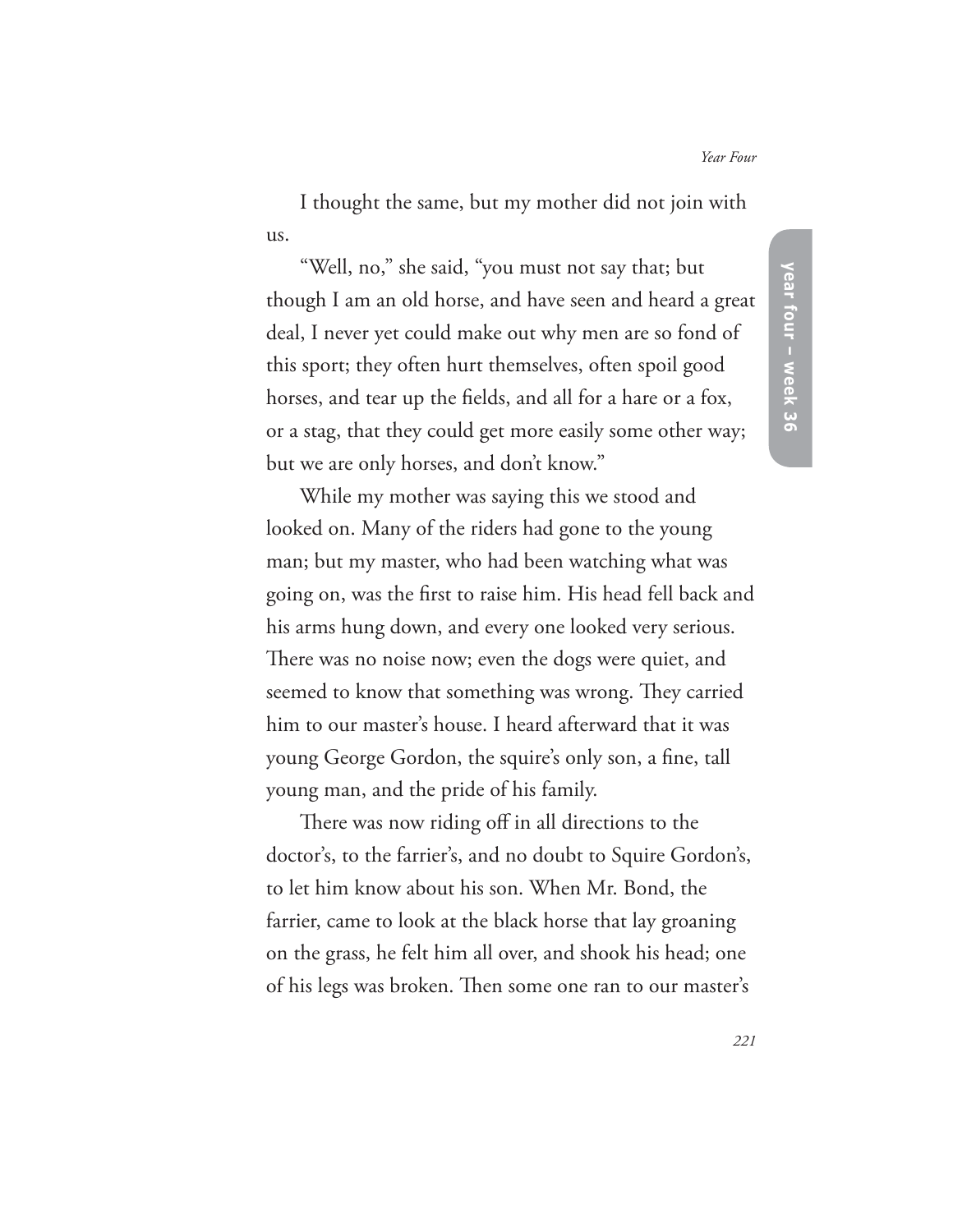house and came back with a gun; presently there was a loud bang and a dreadful shriek, and then all was still; the black horse moved no more.

My mother seemed much troubled; she said she had known that horse for years, and that his name was "Rob Roy"; he was a good horse, and there was no vice in him. She never would go to that part of the field afterward.

Not many days after we heard the church-bell tolling for a long time, and looking over the gate we saw a long, strange black coach that was covered with black cloth and was drawn by black horses; after that came another and another and another, and all were black, while the bell kept tolling, tolling. They were carrying young Gordon to the churchyard to bury him. He would never ride again. What they did with Rob Roy I never knew; but 'twas all for one little hare.

> —From *Black Beauty: The Autobiography of a Horse* by Anna Sewell

#### stop reading  $-\blacksquare$

The student's final set of summaries should resemble one of the following. Remember, it is perfectly fine for you to help with spelling and punctuation.

> "Black Beauty first lived in a large meadow with his mother and six other colts. His master was a kind, good man who protected his horses from being chased or frightened."